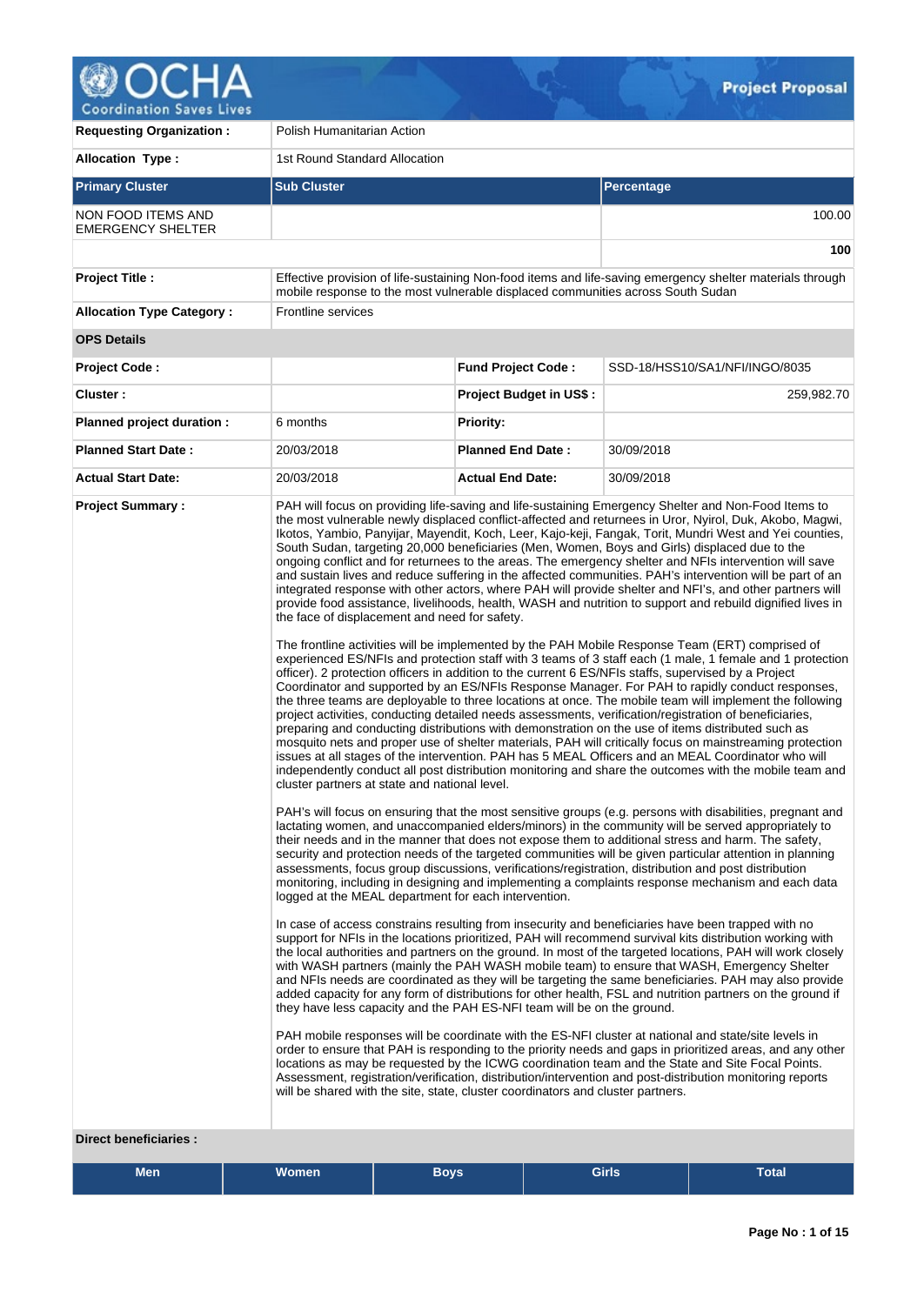| 3,000                           | 3,400 | 6,400          |             | 7,200 | 20,000       |
|---------------------------------|-------|----------------|-------------|-------|--------------|
| <b>Other Beneficiaries:</b>     |       |                |             |       |              |
| <b>Beneficiary name</b>         | Men   | <b>Women</b>   | <b>Boys</b> |       | <b>Total</b> |
| Internally Displaced People     | 1,650 | 1,870<br>3,520 |             | 3,960 | 11,000       |
| <b>Refugee Returnees</b>        | 1,350 | 1,530          | 2,880       | 3,240 | 9,000        |
| <b>Indirect Beneficiaries:</b>  |       |                |             |       |              |
|                                 |       |                |             |       |              |
| <b>Catchment Population:</b>    |       |                |             |       |              |
|                                 |       |                |             |       |              |
| Link with allocation strategy : |       |                |             |       |              |

1. Targeting new IDPs and returnees displaced by conflict: PAH mobile team will implement life-saving, life-sustaining ES/NFIs activities in areas of Uror, Nyirol, Duk, Akobo, Magwi, Ikotos, Yambio, Panyijar, Mayendit, Koch, Leer, Kajo-keji, Fangak, Torit, Mundri West and Yei counties. The primary target beneficiaries will be IDPs fleeing conflict and returnees displaced by conflict. PAH understands that the funding strategy, prioritization and resources must be allocated to those most in need. PAH will focus on responding to the needs of mostly conflictaffected IDPs and returnees with life-saving emergency shelter materials and life-sustaining NFIs. The project will respond to the needs of increasing number of people experiencing severe humanitarian emergency caused by widespread violence, forced displacement and armed clashes (with about 7.0 million people in need across the country). The constant threat of armed conflict and displacement force people to leave behind their most basic NFIs and lose their shelters. Therefore, the interventions will provide the basic essential NFIs essential so that safety, dignity and privacy is protected. Project activities are frontline in nature where mobile response capacity is required in hard to reach areas.

2. Mobile capacity: This project design is mobile nature and for frontline activities with the mobile team deployable to locations where emergency needs have been identified within 48hours dependent on security, access and logistics capacity. The mobile team will fill gaps in areas where static partners require capacity support and areas inaccessible by static partners. The main focus for our interventions will be in the locations prioritized in the cluster allocation strategy, however the mobile team will remain flexible in event that the locations changes

3. Integrated response approach is key: PAH will be proactive with its integrated mobile teams of ES/NFIs and WASH to respond in locations where other assistance such as food assistance, Protection, Livelihood, nutrition and health are being provided in order to ensure that the targeted new conflict-affected IDPs and returnees receive an integrated response.

4. 2018 HRP Cluster Objective 1 (CO1): With the 2018 humanitarian response plan in focus, PAH's responses will meet cluster objective 1 (Provide life-saving shelter and life-sustaining NFIs to the most vulnerable newly displaced people). PAH will focus mostly on life-saving and life-sustaining interventions in Emergency Shelter and NFIs to newly displaced and returning vulnerable people, the needs will be identified in a detailed needs assessment. All interventions will be coordinated carefully with the State focal persons, site focal persons, National Cluster Coordination, cluster partners, On ground partners, national NGOs, OCHA and the local authorities in the target locations.

5. Mainstreaming of protection, child protection, gender, GBV and accountability to affected persons: PAH will add protection specialist to its mobile teams with the main aim of mainstreaming protection at all stages of our intervention cycle. Protection staff will advise the NFIs team in identifying protection needs and advice on the course of further action. Child protection, GBV and protection will be the main focus of the protection mobile team. PAH gender marker given is 2a due to intentional efforts to mainstream the different needs of Men, Women, Girls and Boys, as during conflict women and children are faced with specific challenges. PAH will have protection staff as part of the mobile team who will respond to incidents of gender-based violence, child protection during implementation and recommend effective links to case management partner and maintain confidentiality. PAH protection staff will work closely with well-established protection partners. Distribution point will be assessed and selected by beneficiaries as deemed safe from protection threats.

### **Sub-Grants to Implementing Partners :**

| <b>Partner Name</b>                                    | <b>Partner Type</b> | <b>Budget in US\$</b> |
|--------------------------------------------------------|---------------------|-----------------------|
|                                                        |                     |                       |
| Other funding secured for the same project (to date) : |                     |                       |

| Other Funding Source | <b>Other Funding Amount</b> |
|----------------------|-----------------------------|
|                      |                             |

### **Organization focal point :**

| <b>Name</b>                      | <b>Title</b>               | <b>Email</b>               | Phone         |  |  |  |  |  |
|----------------------------------|----------------------------|----------------------------|---------------|--|--|--|--|--|
| Jackson G Mungoni                | Head of Mission            | hom.ssud@pah.org.pl        | +211914343403 |  |  |  |  |  |
| Beata Dolinska                   | Head of Programmes         | hop.ssud@pah.org.pl        | +211956687682 |  |  |  |  |  |
| Emmanuel Lumaya Shindani         | <b>Project Coordinator</b> | emmanuel.lumaya@pah.org.pl | +211954907604 |  |  |  |  |  |
| <b>BACKGROUND</b>                |                            |                            |               |  |  |  |  |  |
| 1. Humanitarian context analysis |                            |                            |               |  |  |  |  |  |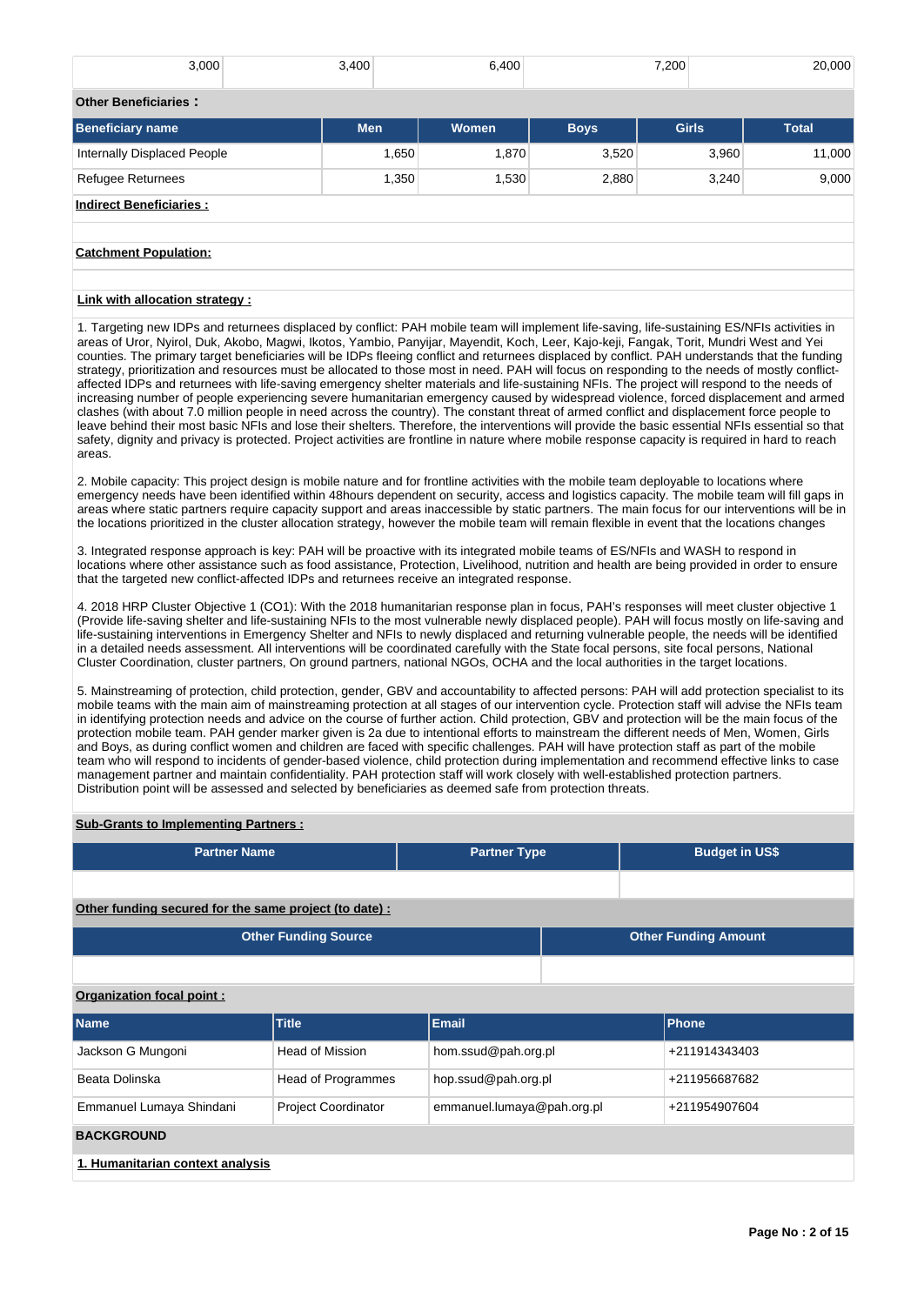The number of people uprooted since the start of the conflict in 2013 has reached more than 4million, including 1.9 million internally displaced people, with up to 85 per cent estimated to be children1 and women. More than 2 million people have departed to neighboring countries—up 1.3 million since the renewed violence in July 2016. One million people, largely from the Equatorials, have fled southward to Uganda alone.

Internally displaced people's access to services has eroded with insecurity and economic decline. Rape and other types of gender-based violence is pervasive but go largely unreported, in a situation where undertaking daily survival tasks, such a collecting firewood, shelter materials and water, places them under threat. With over 7 million people are reported to be in need of assistance across the country according to the humanitarian overview of November 2017.

The cost of living has continued to escalate. The effects are particularly acute in urban areas, with inflation reaching 183 per cent in Juba year on year. The South Sudanese pound (SSP) continued to depreciate to lower-than-ever values of more than 131 SSP to 1 US dollar in January 2018 and currently trading at 250ssp to 1 US dollar in the parallel market. Fuel shortages have constrained activities and led to theft and insecurity, while long gaps and inconsistency in salary payments to public sector employees have impacted the provision of health-care and education services, and the rule of law.

With nearly 1.1 million children under age 5 estimated to be acutely malnourished and in need of life-saving services. Although localized famine was stopped in 2017, severe food insecurity continued to increase for the fifth consecutive year and a record-high 6 million people were severely food insecure in September. Post-harvest gains in October-December are expected to reduce the number to 4.8 million, though pockets of populations are in humanitarian catastrophe status in Greater Equatorial states, Jonglei and Western Bahr el Ghazal. Severe food insecurity is expected to rise again to 5.1 million people in early 2018 and deteriorate further in the lean season, with the worstcase scenario of a return to famine in multiple locations across the country.

Disease outbreaks have lasted longer than ever and reached previously unaffected areas, weakening already vulnerable people's ability to cope with multiple shocks. In 2017, South Sudan has seen the longest-running cholera outbreak in its history, which began in June 2016 and is expected to continue into 2018. Destruction of health-care facilities, attacks on health workers, and shortages of drugs and skilled professionals mean access to health care is increasingly sparse. Preventable diseases like measles spread unchecked, and cases of kalaazar and meningitis are on the rise. With only 22 per cent of health facilities fully operational, the absence of services means that cases of emergency obstetric care, tuberculosis, HIV/AIDS and mental health issues go largely untreated, causing increased mortality and morbidity.

The situation for women and children has deteriorated throughout 2017, with continued conflict, abuse, exploitation and other grave violations having directly affected communities in the Greater Equatorias, greater Jonglei, Western Bah-el-Ghazel state, Central and southern Unity state and Upper Nile state since renewal of the conflict of the conflict. Shelter have been destroyed after communities have been forced away from their homes, household items looted or left behind they flee to safety. In closing months of 2017 few communities have started returning to their original areas of initial displacement due to lack of services in the places they were displaced and return to calm in the locations such as Magwi and parts of Western Equatoria state.

### **2. Needs assessment**

As the project is emergency in nature, no particular need assessment has been conducted. The interventions will be based on rapid needs assessments preceding any particular response. This will allow PAH responding to the specific needs of the given displaced community, being fully accountable for the identification of the beneficiaries and of their needs according to the cluster strategy. PAH ERT has an extensive experience in conducting EP&R activities in Unity, Jonglei and the Greater Equatorial States. PAH has done a series of NFI assessments (PAH own assessments and inter-agency rapid needs assessments) in different parts of Unity, Jonglei and the Greater Equatorial States. The majority of initial assessments was followed by interventions conducted by PAH Emergency Response Teams or jointly with S/NFI cluster partners.

During all interventions, PAH ERT and MEAL team on the ground collects information from the beneficiaries regarding their needs to be used in the ongoing response, as well as for future reference. The data gathered from several sources i.e. REACH surveys, IOM DTM, IPC data, FSL Data, OCHA IRNAs, partners on ground and local communities confirms that there are significant Emergency Shelter and NFI needs within the affected communities in this locations. Due to sustained difficult situation within the country, numerous factors force communities to flee, leaving behind all of their belongings. When finding new areas to settle communities lack basic non-food items and shelter materials for their families. Provision of items such as: plastic sheet, mosquito nets or cooking set enables the communities to create temporary shelter and conditions to survive in the new environment without exposing themselves to diseases and protection risks.

PAH is targeting to respond to at least 20,000 individual IDPs in the target locations in Jonglei, Greater Equatoria and Unity State, PAH will focus on the identifying protection threats of the affected communities and provide referral to the experienced partners such as UNHCR, SCI, NP and UNICEF.

### **3. Description Of Beneficiaries**

PAH will target vulnerable conflict-affected newly displaced persons and returning people populations to their areas of previous areas of displacement. These category of beneficiaries always seek safety in locations where they can cope with the effects of the displacement and lack basic life-saving and sustaining NFIs which were lost during the conflict. Some households are camped in remote villages with little safety and dignity. PAH will integrate its responses in areas where other assistance is provided such as food assistance, WASH, nutrition, health among others. PAH will however focus on the following vulnerable groups:

- Female headed households
- Elderly-headed households
- Child-headed households
- Unaccompanied
- People with less or no-community link
- People living with disabilities
- Elderly and people with chronic sicknesses
- Pregnant and lactating Women

PAH will conduct the needs assessment with the affected communities and representatives of different community groups (e.g. women, people living with HIV/AIDs and other illnesses, accounting to the affected populations and environmental protection) to adjust the response to different needs (incorporating gender inclusiveness, GBV, mainstreaming protection and accountability to affected people) and hence prepare an appropriate participatory ES/NFI response plan. PAH will respond to at least 20,000 individual IDPs in the target locations in Jonglei, Greater Equatoria and Unity State.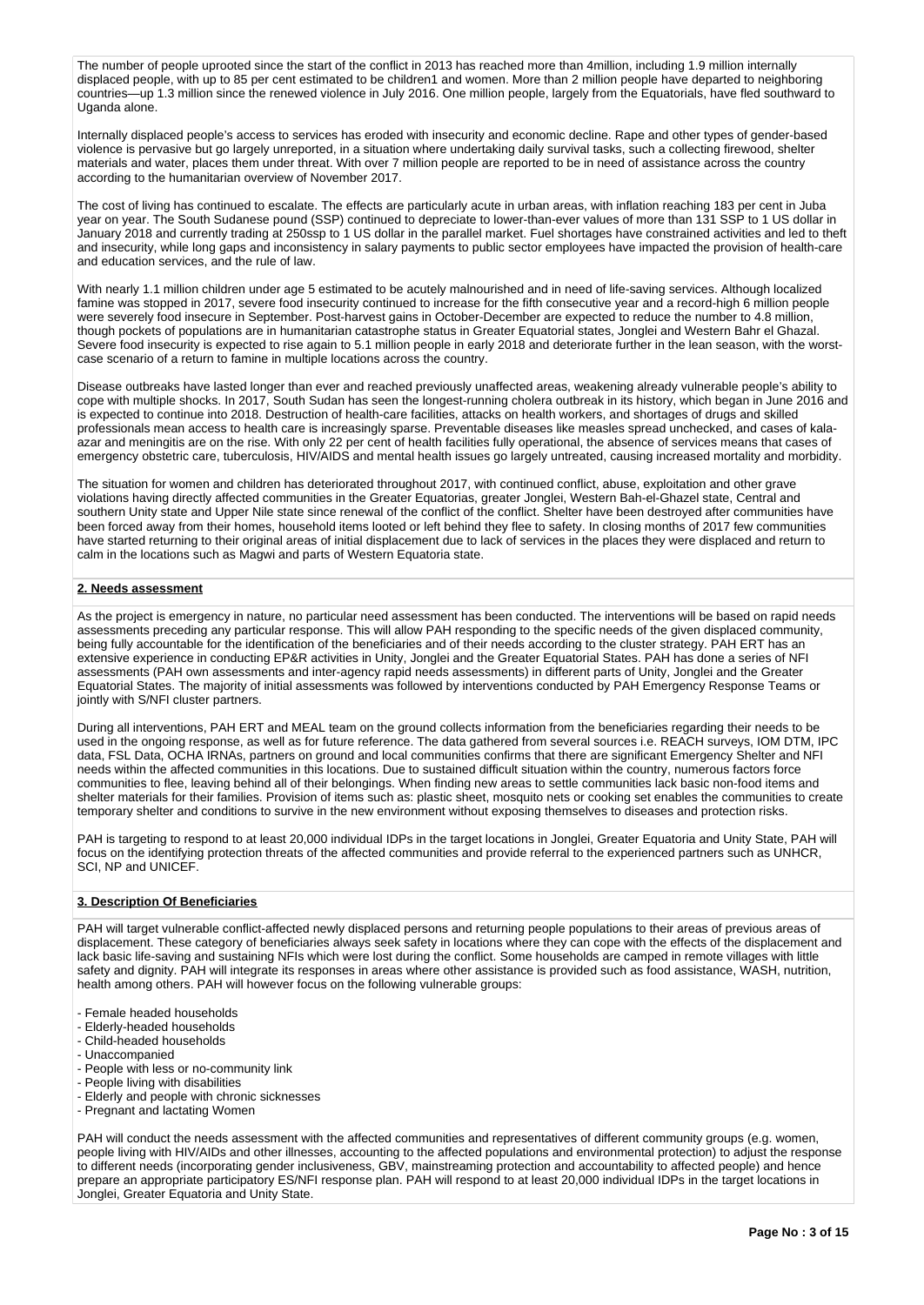### **4. Grant Request Justification**

1. PAH will use these grants to fund mobile response activities that will provide life-sustaining non-food items and life-saving emergency shelter materials to conflict-affected vulnerable people and returning people to places of safety after being deepened on insecurity in the target areas of Uror, Nyirol, Duk, Akobo, Magwi, Ikotos, Yambio, Panyijar, Mayendit, Koch, Leer, Kajo-keji, Fangak, Torit, Mundri West and Yei counties where the needs have been reported by NFI Cluster.

2. The grants will be used to support conflict affected IDPs and returning displaced communities due to the conflict in the locations prioritized above, PAH will work closely with partners in other sectors responding to create a multi-sectoral response that meets the multiple needs of the affected communities in the locations mentioned

3. PAH is a well-established EP&R partner in South Sudan with a well capacitated mobile response teams that will implement activities under this grant in efficient, quick, effective and appropriate manner. PAH has a ES-NFIs and WASH mobile teams that can effectively respond to integrated emergency needs within 20 days from the first day of alert depending on security and logistics to the locations where the needs are reported. PAH has implemented mobile ES-NFI activities under SSHF in the last two years through close coordination with the ES/NFI cluster, SFPs, cluster partners and Local partners on ground. PAH will integrate a protection team into the current mobile teams with the aim of mainstreaming protection, GBV, AAP and Child protection during the project cycle, the protection team will identify protection treats during the interventions and refer the crucial cases to protection actors; UNHCR, UNCIEF, UNFPA, NRC. The focus on protection will ensure improved meaningful access, safety and dignity for the beneficiaries to the services provided. As a result of having vast experience in mobile responses in ES/NFIs, PAH has demonstrated that it can continue to deliver mobile responses effectively and efficiently through proper resource allocation and accountability to all stakeholder, with key focus on meeting timelines.

4. In the last two years PAH conducted mobile ES/NFIs responses in Jonglei State, Bentiu PoC, Central Unity State, Southern Upper Nile state and the Greater Equatoria States. PAH for a long time has operational bases in Bor, Yuai, Ayod, Magwi, Pibor and Kajo-keji including multiple locations across the country that the mobile teams have stayed for more than three months. In the prioritized locations, PAH in its mobile responses engages with the affected communities to involve them in the intervention design and build a good community exit and entry process, these best practice has built very good relationship with most communities in the aforementioned locations where this grants will be used.

5. As an experienced partner with extensive experience in provision of ES-NFI to affected communities in hard to reach locations in South Sudan, PAH is a valued partner with large mobile capacity to provide mobile support whenever the gaps emerge. In the 2018 Humanitarian Response Plan of the ES/NFI cluster, the PAH project sheet has been marked priority 1. PAH marker for accountability to affected populations for AAP1 and 2 is 3 in the 2018 HRP project sheet this is due to the effort that PAH mobile team put in being accountable to the affected communities.

### **5. Complementarity**

The Project actions will compliment other humanitarian actions that are being implemented in the prioritized locations for the funds. PAH will work closely with other partners implementing WASH activities in these locations including its own SSHF- and ECHO-funded WASH, GIZ and PAH FSL funded programs especially with regards to the distribution of WASH NFIs. This is important as the displaced populations will be having multi-dimensional needs beyond emergency shelter and NFIs. PAH will integrate protection into its mobile and static to mainstream protection more in its activities.

PAH will complement the activities of fellow S/NFI cluster partners SPEDP and Fiti Foundation in Kajo-keji County by providing guidance on implementation of the S/NFI cluster methodologies and strategies. PAH as an experienced S/NFI cluster partner in both mobile responses and Cash Based response will offer well needed support to local partners when the need arises on building the community copping strategies and build resilience.

### **LOGICAL FRAMEWORK**

### **Overall project objective**

To reduce the suffering of conflict-affected internally displaced, returning communities through the provision of life-saving and life-sustaining non-food items and emergency shelter materials, using mobile response modality.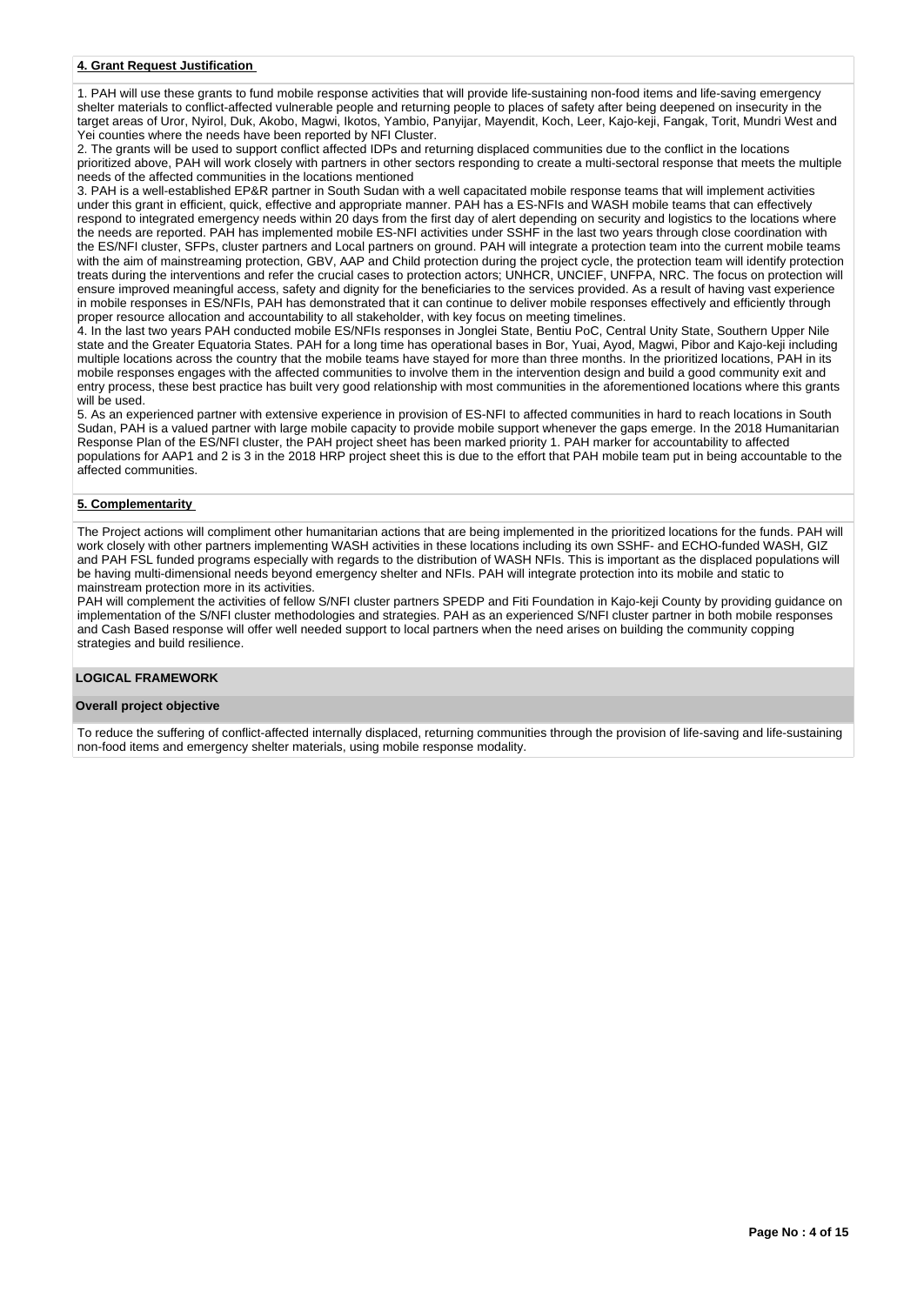| <b>NON FOOD ITEMS AND EMERGENCY SHELTER</b>                                                                                    |                                                                                                       |                                 |  |  |  |  |  |  |  |
|--------------------------------------------------------------------------------------------------------------------------------|-------------------------------------------------------------------------------------------------------|---------------------------------|--|--|--|--|--|--|--|
| <b>Cluster objectives</b>                                                                                                      | Strategic Response Plan (SRP) objectives                                                              | <b>Percentage of activities</b> |  |  |  |  |  |  |  |
| Provide life-saving shelter and life-sustaining<br>NFIs to the most vulnerable newly displaced<br>people                       | SO1: Save lives by providing timely and<br>integrated multisector assistance to reduce<br>acute needs | 60                              |  |  |  |  |  |  |  |
| Strengthen community coping mechanisms<br>and cohesion of vulnerable and at-risk<br>displaced communities                      | SO3: Support at-risk communities to sustain<br>their capacity to cope with significant threats        | 10 <sup>°</sup>                 |  |  |  |  |  |  |  |
| Promote community participation in<br>programme implementation and<br>accountability to inform analysis and future<br>response | SO2: Reinforce protection and promote<br>access to basic services for the most<br>vulnerable people   | 30                              |  |  |  |  |  |  |  |

**Contribution to Cluster/Sector Objectives :** The project contributes to the following Cluster Objectives:

CO1: Provide life-saving shelter and life-sustaining NFIs to the most vulnerable newly displaced people.

PAH will provide timely and effective responds to the needs of the affected communities in the prioritized location through its mobile response team. All mobile response will be coordinated with cluster partners and coordination team at local, state and national level. Items recommended for distribution will be identified through detailed needs assessment and rapid market assessment

CO3: Strengthen community coping mechanisms and cohesion of vulnerable and at-risk displaced communities

PAH in its project activities will focus on strengthening the coping mechanisms of the affected communities especially the most vulnerable groups through community by supporting grass root partners such as Titi Foundation and SPEDP in Kajo-keji and LCED in Western Equatoria

CO4: Promote community participation in programme implementation and accountability to inform analysis and future response

PAH will focus on community involvement in at all stages of the project and interventions cycle. PAH responses will have a strong focus on protection mainstreaming of GBV, Child protection and accountability to affected populations. Protection specialist will be part of the already strong ERT PAH is already having. This will strengthen the mobile involvement with the affected communities.

#### **Outcome 1**

Reduction exposure to health threats, provision of dignity and safety for IDPs and Returnees achieved through coordinated provision of basic life-saving and life-sustaining NFIs and emergency shelter materials.

### **Output 1.1**

### **Description**

Suitable life-sustaining NFIs and Life-saving Emergency Shelter materials received by 20,000 beneficiaries

#### **Assumptions & Risks**

Assumptions:

- 1. Political stability and stable security situation in the area of operation.
- 2. The prices of supplies and availability in the market remain as predicted (no abrupt rise in prices, stable markets).
- 3. Other project stakeholders (cluster representatives, partner NGOs, authorities on the ground) actively
- participate to realize project objectives.
- 4. Partners (IOM, UNICEF, Oxfam) timely and adequately provide quality supplies (core pipeline stocks).
- 5. Locations of core pipeline stock are accessible.
- 6. Crime is under control in the area of intervention.
- 7. Access by Government or Governing authority to area of operations is satisfactory.
- 8. Area of operations is reachable by fixed wing, rotary wing or vehicular transport.
- 9. Regular flights operating to intervention locations.
- 10. Exchange rate is unchanged or with limited changes.
- 11.Permissions granted to staff to access IO controlled areas.

#### Risks:

1. Limited access to the areas of intervention (increased insecurity, logistical issues - transport constrains and unreliability of the Log Custer and no regular flights through UN system, no excess through hired charter flights).

- 2. Inflation and additional costs (taxes, unexpected fees, high casual labour rates enforced).
- 3. Secondary hazards and disasters (floods/drought, conflict in the settlements, clashes).
- 4. Robbery and looting of PAH property and project materials.
- 5. Shortages of core pipeline supplies and inability to procure the items by PAH in a timely manner due to unreliability of suppliers.
- 6. Major shortages of supplies on the market (e.g. fuel).
- 7. Hampered cooperation with local authorities and governmental agencies (e.g. Relief and Rehabilitation Commission) due to the implementation of NGO Bill which regulations enable officials to monitor PAH's activities on the ground. New regulations also may influence on PAH's formal procedures fulfilment (long process of official document settlement) which can cause delays in rapid humanitarian response.

8. Implementation of 32 states in South Sudan can effect on timely response due to potential lack of legal representative on the ground which can be a result of ongoing political misconduct.

9. The ongoing confusion in the issuance of vehicle registration license, plates and driving license this can hinder the free movement of staff and materials as there is confusion in the implementation of the new order with states such as Jubek wanting to issue a separate one from the SSD.

#### **Indicators**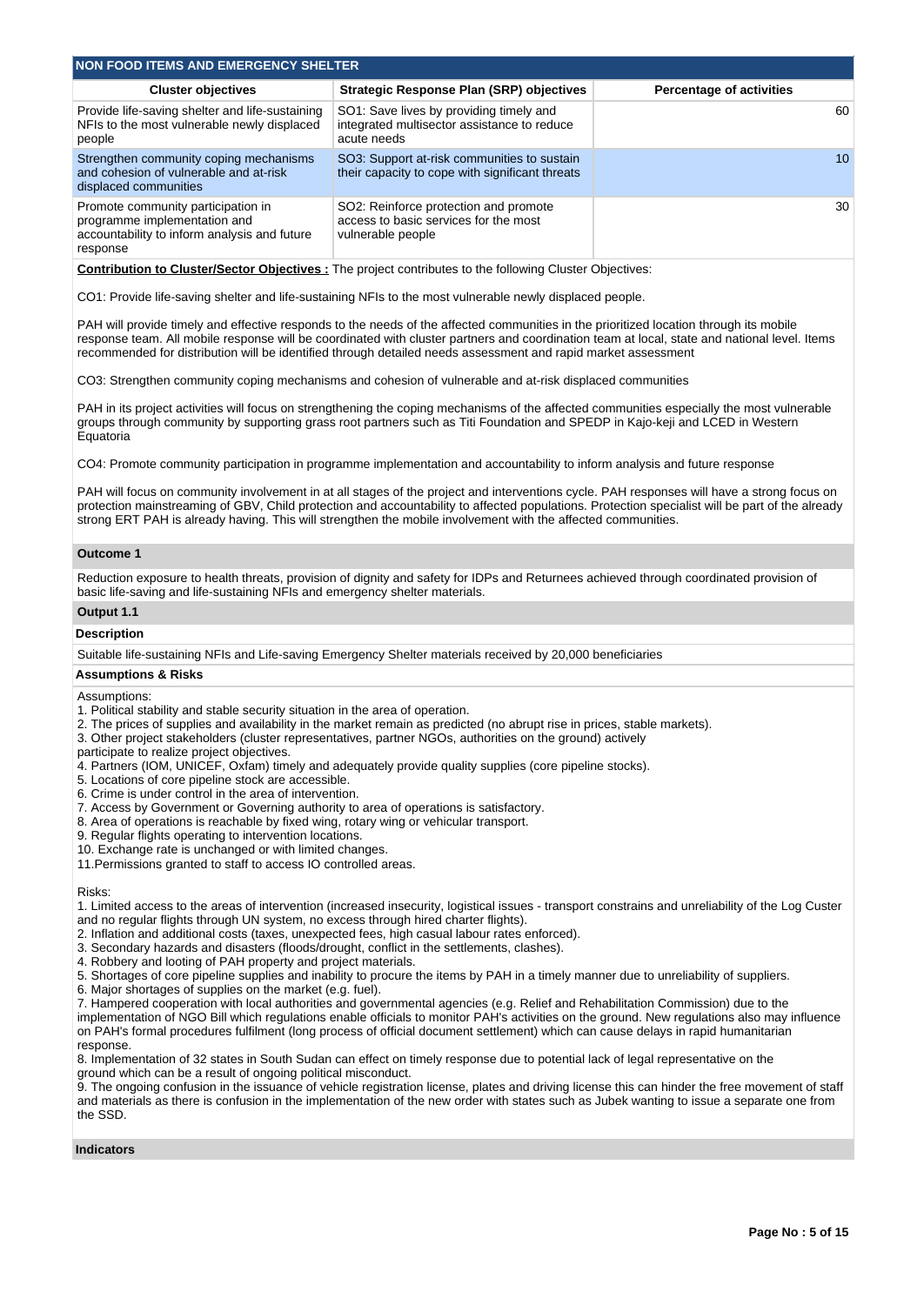|                                                                                                                                                                                                                                                                                                                                                      |                                                                                                                           |                                                                                                                                                                              | End cycle beneficiaries |       |             |              | <b>End</b><br>cycle |  |  |
|------------------------------------------------------------------------------------------------------------------------------------------------------------------------------------------------------------------------------------------------------------------------------------------------------------------------------------------------------|---------------------------------------------------------------------------------------------------------------------------|------------------------------------------------------------------------------------------------------------------------------------------------------------------------------|-------------------------|-------|-------------|--------------|---------------------|--|--|
| Code                                                                                                                                                                                                                                                                                                                                                 | <b>Cluster</b>                                                                                                            | <b>Indicator</b>                                                                                                                                                             | <b>Men</b>              | Women | <b>Boys</b> | <b>Girls</b> | <b>Target</b>       |  |  |
| Indicator 1.1.1                                                                                                                                                                                                                                                                                                                                      | NON FOOD ITEMS AND<br><b>EMERGENCY SHELTER</b>                                                                            | (Frontline Services) Number of newly displaced<br>population served with life-saving life-sustaining<br>NFI assistance                                                       | 1,560                   | 2,040 | 3,96<br>0   | 4,44<br>0    | 12,000              |  |  |
| <b>Means of Verification: PAH Assessment Reports;</b><br>Joint Assessment reports;<br>Emails with reports shared with SFPs, SiFPs, and Cluster coordination and partners;<br>SFPs and national Cluster data;<br>Emails shared with the SFPs, Cluster leads and cluster partners.                                                                     |                                                                                                                           |                                                                                                                                                                              |                         |       |             |              |                     |  |  |
| Indicator 1.1.2                                                                                                                                                                                                                                                                                                                                      | NON FOOD ITEMS AND<br><b>EMERGENCY SHELTER</b>                                                                            | (Frontline Services) % of responses conducted<br>within 20 days after the first alert                                                                                        |                         |       |             |              | 80                  |  |  |
| Verification/Registration Reports<br><b>Distribution Reports</b>                                                                                                                                                                                                                                                                                     | <b>Means of Verification: Assessment Reports</b><br>Emails shared with the SFPs, Cluster leads and cluster partners       |                                                                                                                                                                              |                         |       |             |              |                     |  |  |
| Indicator 1.1.3                                                                                                                                                                                                                                                                                                                                      | NON FOOD ITEMS AND<br><b>EMERGENCY SHELTER</b>                                                                            | (Frontline Services) Number of protracted<br>displaced population and host community served<br>with essential NFI assistance                                                 | 1,040                   | 1,360 | 2,64<br>0   | 2,96<br>0    | 8,000               |  |  |
| Joint Assessment reports;<br>SFPs and national Cluster data;                                                                                                                                                                                                                                                                                         | <b>Means of Verification: PAH Assessment Reports;</b><br>Emails shared with the SFPs, Cluster leads and cluster partners. | Emails with reports shared with SFPs, SiFPs, and Cluster coordination and partners;                                                                                          |                         |       |             |              |                     |  |  |
| Indicator 1.1.4                                                                                                                                                                                                                                                                                                                                      | NON FOOD ITEMS AND<br><b>EMERGENCY SHELTER</b>                                                                            | (Frontline Services) % of displaced population<br>served with shelter and/or NFI reporting that<br>assistance is delivered in a safe, accessible and<br>participatory manner |                         |       |             |              | 90                  |  |  |
| <b>Means of Verification: PAH Assessment Reports;</b><br>needs and rapid market Assessment reports;<br>PAH PDM reports<br>PAH rapid monitoring reports<br>Emails with reports shared with SFPs, SiFPs, and Cluster coordination and partners;<br>SFPs and national Cluster data;<br>Emails shared with the SFPs, Cluster leads and cluster partners. |                                                                                                                           |                                                                                                                                                                              |                         |       |             |              |                     |  |  |
| Indicator 1.1.5                                                                                                                                                                                                                                                                                                                                      | NON FOOD ITEMS AND<br><b>EMERGENCY SHELTER</b>                                                                            | (Frontline Services) % of displaced population<br>served with shelter and/or NFI reporting that<br>assistance has contributing to responding to their<br>main urgent needs   |                         |       |             |              | 90                  |  |  |
| <b>Means of Verification: PAH Assessment Reports;</b><br>needs and rapid market Assessment reports;<br>PAH PDM reports<br>PAH rapid monitoring reports<br>Emails with reports shared with SFPs, SiFPs, and Cluster coordination and partners;<br>SFPs and national Cluster data;<br>Emails shared with the SFPs, Cluster leads and cluster partners. |                                                                                                                           |                                                                                                                                                                              |                         |       |             |              |                     |  |  |
| <b>Activities</b>                                                                                                                                                                                                                                                                                                                                    |                                                                                                                           |                                                                                                                                                                              |                         |       |             |              |                     |  |  |
| Activity 1.1.1                                                                                                                                                                                                                                                                                                                                       | Conducting in-depth needs assessments with focus on protection                                                            |                                                                                                                                                                              |                         |       |             |              |                     |  |  |
| Activity 1.1.2                                                                                                                                                                                                                                                                                                                                       |                                                                                                                           |                                                                                                                                                                              |                         |       |             |              |                     |  |  |
|                                                                                                                                                                                                                                                                                                                                                      |                                                                                                                           | Conducting verification and registration of beneficiaries with support of protection team                                                                                    |                         |       |             |              |                     |  |  |
| Activity 1.1.3                                                                                                                                                                                                                                                                                                                                       |                                                                                                                           |                                                                                                                                                                              |                         |       |             |              |                     |  |  |
|                                                                                                                                                                                                                                                                                                                                                      |                                                                                                                           | Preparing for distribution through submitting the core pipeline request and pre-positioning of the items to intervention location                                            |                         |       |             |              |                     |  |  |
| Activity 1.1.4                                                                                                                                                                                                                                                                                                                                       |                                                                                                                           |                                                                                                                                                                              |                         |       |             |              |                     |  |  |
|                                                                                                                                                                                                                                                                                                                                                      |                                                                                                                           | Conducting distribution of the NFIs and shelter materials with support of protection team                                                                                    |                         |       |             |              |                     |  |  |
| Activity 1.1.5                                                                                                                                                                                                                                                                                                                                       |                                                                                                                           |                                                                                                                                                                              |                         |       |             |              |                     |  |  |
| Activity 1.1.6                                                                                                                                                                                                                                                                                                                                       | Conducting demonstrations on proper use of NFIs at distribution points                                                    |                                                                                                                                                                              |                         |       |             |              |                     |  |  |
|                                                                                                                                                                                                                                                                                                                                                      | Protection field analysis and referral                                                                                    |                                                                                                                                                                              |                         |       |             |              |                     |  |  |
| partner for case management.                                                                                                                                                                                                                                                                                                                         |                                                                                                                           | Protection team will be present at all level of the project implementation to ensure proper protection mainstreaming and referral to protection                              |                         |       |             |              |                     |  |  |
| Activity 1.1.7                                                                                                                                                                                                                                                                                                                                       |                                                                                                                           |                                                                                                                                                                              |                         |       |             |              |                     |  |  |
|                                                                                                                                                                                                                                                                                                                                                      |                                                                                                                           | Conducting rapid monitoring during interventions and Post Distribution Monitoring 30 days after distribution when applicable                                                 |                         |       |             |              |                     |  |  |
| <b>Additional Targets:</b>                                                                                                                                                                                                                                                                                                                           |                                                                                                                           |                                                                                                                                                                              |                         |       |             |              |                     |  |  |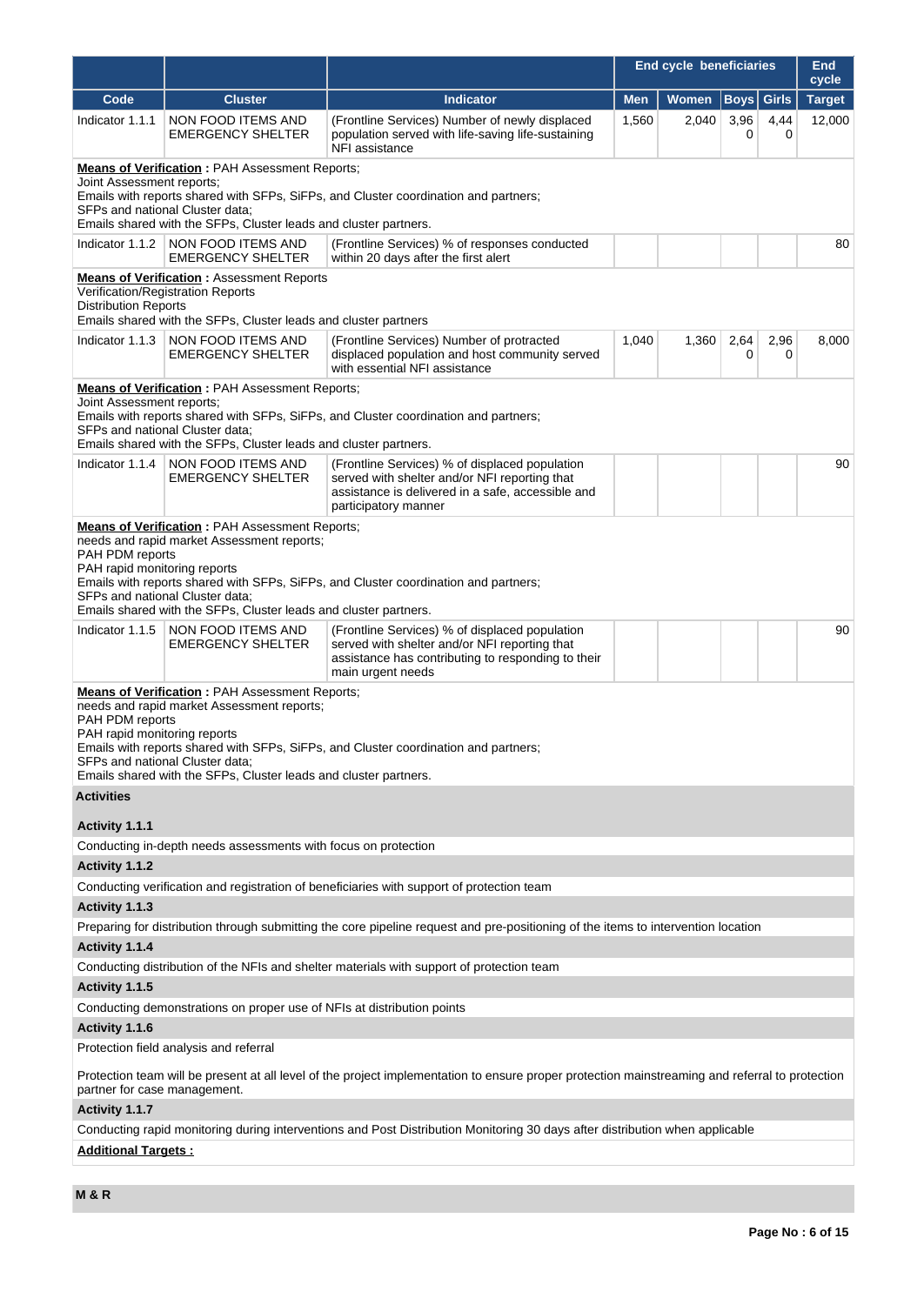### **Monitoring & Reporting plan**

The PAH MEAL (Monitoring, Evaluation, Accountability and Learning) system is primarily to verify whether the interventions are meeting the humanitarian assistance principles, particularly, the Do No Harm standard, Funds allocation strategy and cluster Specific response strategy. PAH Monitoring serves the following purposes:

- Project Coordinator and MEAL Coordinator will conduct regular field support visits to the intervention sites during needs assessments, registration/verification process and distribution to have direct observation, conduct key informant interviews and focus group discussions with community members about PAH programming and make decisions regarding the intervention appropriately

- The MEAL team will conduct rapid monitoring during registration/verification and distribution. post distribution monitoring (Full PDM) conducted 30 days after distribution where feasible through key informant interviews, focus group discussions, household surveys and direct observation in order to assess the beneficiary's satisfaction with the quality and quantity of items distributed, beneficiary's knowledge on the proper usage of items, registration and distribution process used by PAH intervention team taking in to account protection and gender mainstreaming in targeting criteria. MEAL team will ensure data collected using different tools (mainly Cluster approved) will be analyzed and report will be compiled and shared with the project staff, Head of programs and PAH management on lessons learnt and recommendations; monitoring reports will be shared with the cluster, SFP, partners and SSHF M&R team.

- MEAL Coordinator together with the project coordinator will conduct project review meetings every quarter to assess the progress and inform the Project Coordinator and the intervention teams about the current level of the attainment of indicators so that they are able to make timely and informed decisions. This is done using PAH internal performance tracking tool.

- MEAL team will also ensure that complains and feedback from beneficiaries and other stakeholders are recorded and followed up to ensure accountability during the project period. This will be done by liaising with the intervention team to ensure community members are aware of the complaint mechanism; collect complaints during assessments, registrations and distributions. A MEAL staff will regularly be available during intervention and will liaise with the intervention team in recording complains and feedback on quality of the intervention. These will aid quick decision making in addressing emerging issues

- To provide the Head of Programs, Head of Mission and PAH HQ with information about the level of attainment of project indicators, potential threats to reaching the projects targets, to help them make informed decisions, project coordinator will ensure assessment reports, registration/verification reports and distribution reports are compiled for every field mission and this reports will also be shared with the cluster.

- Monitoring visit of Desk Officer from HQ and Head of Programs in Juba to field locations during distribution and PDM to check the progress, process and the outcome of the project by conducting key informant interviews with local authorities and focus group discussions with the community.

- PAH S/NFIs team will conduct detailed needs assessment and recommendations will be made appropriately. this needs will act as partly step in for a baseline the mobile intervention mostly in areas where population are difficult to access.

|  | Workplan |  |
|--|----------|--|
|  |          |  |

| <b>Activitydescription</b>                                                                                                                                                         | Year | $\overline{2}$ | 3 |              | 5            | 6            | 7   | 8                       | 9            | 10 |  |
|------------------------------------------------------------------------------------------------------------------------------------------------------------------------------------|------|----------------|---|--------------|--------------|--------------|-----|-------------------------|--------------|----|--|
| Activity 1.1.1: Conducting in-depth needs assessments with focus on protection                                                                                                     | 2018 |                | X | <b>X</b>     | $\times$     | $\times$     | ΙX  | $\mathsf{I} \mathsf{X}$ | $\mathsf{x}$ |    |  |
| Activity 1.1.2: Conducting verification and registration of beneficiaries with support<br>of protection team                                                                       | 2018 |                | X | X            | X            | $\mathsf{x}$ | ΙX. | ΙX.                     | X            |    |  |
| Activity 1.1.3: Preparing for distribution through submitting the core pipeline<br>request and pre-positioning of the items to intervention location                               | 2018 |                | X | X            | $\mathsf{x}$ | $\mathsf{x}$ | X   | X.                      | X            |    |  |
| Activity 1.1.4: Conducting distribution of the NFIs and shelter materials with support<br>of protection team                                                                       | 2018 |                | X | $\mathsf{x}$ | $\times$     | $\mathsf{x}$ | ΙX. | ΙX.                     | X            |    |  |
| Activity 1.1.5: Conducting demonstrations on proper use of NFIs at distribution<br>points                                                                                          | 2018 |                | X | X            | X            | $\times$     | X   | ΙX.                     | X            |    |  |
| Activity 1.1.6: Protection field analysis and referral                                                                                                                             | 2018 |                | X | X            | $\mathsf{x}$ | X            | X   | X.                      | X            |    |  |
| Protection team will be present at all level of the project implementation to ensure<br>proper protection mainstreaming and referral to protection partner for case<br>management. |      |                |   |              |              |              |     |                         |              |    |  |
| Activity 1.1.7: Conducting rapid monitoring during interventions and Post<br>Distribution Monitoring 30 days after distribution when applicable                                    | 2018 |                | X |              | X            | X            | X   | ΙX.                     | X            |    |  |
| <b>OTHER INFO</b>                                                                                                                                                                  |      |                |   |              |              |              |     |                         |              |    |  |

**Accountability to Affected Populations**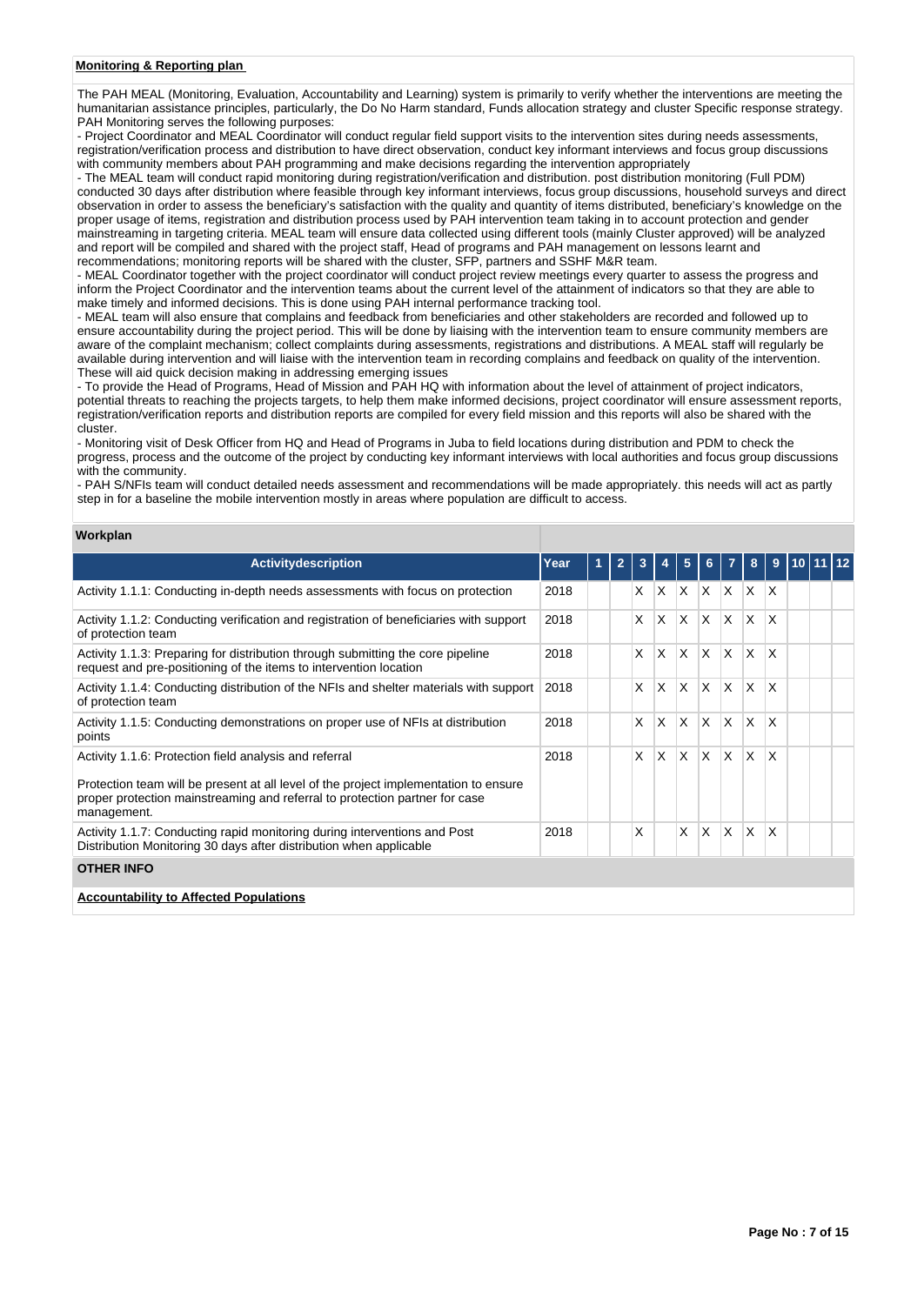In the 2018 Humanitarian Response Plan of the ES/NFI cluster, the PAH project sheet has been marked priority 1. PAH marker for accountability to affected populations for AAP1 and 2 is 3 in the 2018 HRP project sheet this is due to the effort that PAH mobile team put in being accountable to the affected communities.

Accountability to affected population is ensured through their involvement in following stages of the project:

- Proposal writing: as mentioned, direct beneficiaries are not known at this stage due to the character of the activities planned. However, the project approach and activities are designed based on previous experience of PAH in the emergency context and feedback from beneficiaries, authorities, partners on the ground and the coordination system (Clusters leads/SFPs/SiFP/OCHA). Additionally, from PDM which give comprehensive information about beneficiaries' opinions and ideas for improvement.

- Intervention design: each intervention is preceded by needs assessment, when data is collected through household survey, focus group discussions with representatives of different groups of potential beneficiaries (men, women, boys and girls), interviews with key informants, authorities and other NGOs present on the ground. Collected data is a base for designing activities. Initial results of the assessments are shared with local authorities and community leaders to briefly explain if actions will be recommended, how will they be conducted, who will be involved and what will be the content of the kit distributed.

- Implementation: after the assessment, the ERT presents the local authorities with ToR for the intervention, discusses the plan and methodologies of verification/registration of targeted beneficiaries and conducting the distribution. Community is involved in i.e. choosing the location for distribution, selection of enumerators for registration, preparation of distribution site, etc.

- Complaint procedure: ERT informs beneficiaries about the possibility of providing feedback and complaints on the work of PAH and the items distributed.

# **Implementation Plan**

The activities will be conducted according to the needs assessed, emerging in the course of the project cycle, the exact implementation plan is not possible to present. However, each of the interventions conducted within the project scope will be conducted through implementation of the following steps:

1. Receiving information on the affected vulnerable communities and crosschecking the information through available sources Such as

- SFPs, Partners on ground, Cluster coordination, ICWG, local authorities and OCHA.
- 2. Coordinating with partners, SFPs and cluster coordinators at National and state level
- 3. If information is confirmed and approved by cluster, deployment of the ERT for needs assessment is triggered.
- 4. ToR for intervention is shared with Cluster partners and SFP.
- 5. Conducting detailed needs assessment with focus on protection.
- 6. Preparing and sharing the detailed needs assessment report.
- 7. Registration/verification of beneficiaries and their needs after approval by cluster leads and SFP

8. Preparing and sharing the detailed registration and verification report for cluster and SFP approval

9. Preparation for distribution is proceeded by preparation of ToR and submitting a core pipeline request to Cluster coordinators and SFP for review and approvals, the pipeline teams release the stock of items.

10. Prepositioning of the items to location though Logs cluster or Pipeline (depending on the capacity of the Logs cluster and the pipeline assets).

11. Conducting distribution of the items with demonstration of their proper use.

12. Preparing and sharing the report from distribution with SFP and Cluster

13. Preparing and sharing stock report of items distributed with SFP, Cluster and pipeline team

14. MEAL team conducts rapid monitoring and Post Distribution Monitoring using cluster guidelines where feasible.

### **Coordination with other Organizations in project area**

| Name of the organization                                                                                                                                                                                                                 | Areas/activities of collaboration and rationale                                                                                                                                                                                                                                                                                                                                                                                                                                                                                                                                                                                                                                                                                                                                                                                                                                                                                                                                                                                                                                                                                                                                                                                                                                                                                                                                                                                                                                                                                                                      |
|------------------------------------------------------------------------------------------------------------------------------------------------------------------------------------------------------------------------------------------|----------------------------------------------------------------------------------------------------------------------------------------------------------------------------------------------------------------------------------------------------------------------------------------------------------------------------------------------------------------------------------------------------------------------------------------------------------------------------------------------------------------------------------------------------------------------------------------------------------------------------------------------------------------------------------------------------------------------------------------------------------------------------------------------------------------------------------------------------------------------------------------------------------------------------------------------------------------------------------------------------------------------------------------------------------------------------------------------------------------------------------------------------------------------------------------------------------------------------------------------------------------------------------------------------------------------------------------------------------------------------------------------------------------------------------------------------------------------------------------------------------------------------------------------------------------------|
| IOM, World Vision South Sudan, INTERSOS, MEDAIR, CONCERN<br>WORLDWIDE, NATIONAL NGOS (LCED, TF, ADA, CCOSS, HDC,<br>SPEDP etc), WFP (Logistics cluster and UNHAS), Other Clusters<br>(WASH, Protection, Health CCCM etc), OCHA and UNDSS | The cluster lead organsiation, manages the S/NFI common Pipeline<br>and Mobile respose partners, Cluster Co-lead Organsiation, State<br>focal point organsiation for Western Equatoria State which is an area<br>for PAH activties, World Vision is also a mobile partner as PAH so<br>they will colabrate and coordinate to fill gaps that may arise in field<br>locations., State focal point organsiation for Eastern Equatoria and<br>Jonglei States which are core areas for PAH project activties,<br>Intersos is also a mobile partner as PAH so they will colabrate and<br>coordinate to fill gaps that may arise in field locations., State focal<br>point organsiation for Central Equatoria State which is an area for<br>PAH project activties, MEDAIR is also a mobile partner as PAH so<br>they will colabrate and coordinate to fill gaps that may arise in field<br>locations. State focal point organsiation for Unity State which is an<br>area for PAH project activties (coodination of Mobile response in<br>Unity State), PAH will work closely with National organisations on<br>ground to build their capacity and aviod duplication and overlap of<br>resources in the sites of our interventions. they will not be limited to<br>ADA, TF, HDC, LCED, SPEDP among others, Cooperation and<br>Coordination of personel and cargo movement to and from field<br>locations for the PAH mobile responses, Coordination of intergated<br>and multi-sectoral mobile responses , Coordination of access,<br>security and Safety of field locations |
| <b>Environment Marker Of The Project</b>                                                                                                                                                                                                 |                                                                                                                                                                                                                                                                                                                                                                                                                                                                                                                                                                                                                                                                                                                                                                                                                                                                                                                                                                                                                                                                                                                                                                                                                                                                                                                                                                                                                                                                                                                                                                      |
| A+: Neutral Impact on environment with mitigation or enhancement                                                                                                                                                                         |                                                                                                                                                                                                                                                                                                                                                                                                                                                                                                                                                                                                                                                                                                                                                                                                                                                                                                                                                                                                                                                                                                                                                                                                                                                                                                                                                                                                                                                                                                                                                                      |

#### **Gender Marker Of The Project**

2a-The project is designed to contribute significantly to gender equality

#### **Justify Chosen Gender Marker Code**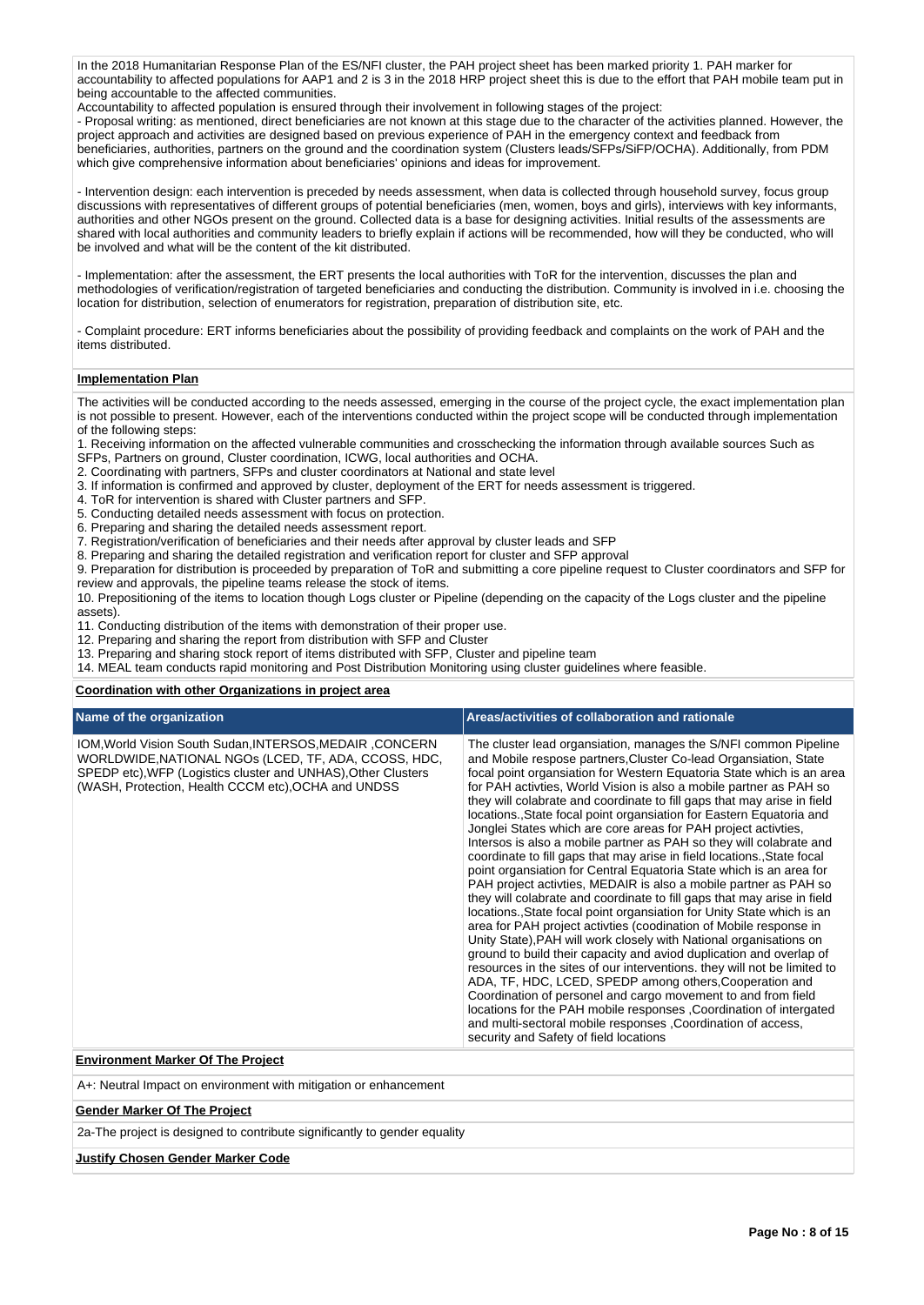1. PAH intervention team will consist of 50% male and 50% female staffs, in doing so the affected populations will find it easy to discuss gender sensitive issues

2. Our PAH team will conduct focus group discussion separately with men and women to determine their needs during assessment and verification, feedback during PDM (post distribution monitoring)

3. PAH ES/NFIs Team will collect sex and age dis-aggregated data while doing registration and verification to correctly recognize needs of all gender categories

4. The targeted affected population will mainly be women to ensure the received NFIs items reached the household and it is put in to a proper use

5. Women will constitute at least 50% of the enumerators and casual employees during all our ES/NFIs intervention or response cycle 6. Both female and male will take part in giving and receiving feedback, complains mechanisms and PDM so that the targeted female beneficiaries feel safe giving feedback

7. PAH ES/NFIs teams will also ensure that the most vulnerable like the elderly, the sick and physical disabled female and male beneficiaries have a special queue during distribution to ensure all are taken care off without discriminating

8. Protection Officer will participate in FGDs at all level of the interventions, ensuring particularly GBV are properly addressed

### **Protection Mainstreaming**

Mainstreaming of protection, child protection, gender, GBV and accountability to affected persons: PAH will add protection specialist to its mobile teams with the main aim of mainstreaming protection at all stages of our intervention cycle. Protection staff will advise the NFIs team in identifying protection needs and advice on the course of further action. Child protection, GBV and protection will be the main focus of the protection mobile team. PAH gender marker given is 2a due to intentional efforts to mainstream the different needs of Men, Women, Girls and Boys, as during conflict women and children are faced with specific challenges. PAH has protection staff as part of the mobile team who will respond to incidents of gender-based violence during implementation and recommend effective links to case management partner and maintain confidentiality. PAH protection staff will work closely with well-established protection partners. Distribution point will be assessed and selected by beneficiaries as deemed safe from protection threats.

### **Country Specific Information**

### **Safety and Security**

The economic situation has an impact on NGOs operation in South Sudan. Crime in Juba is raising, also NGOs are more and more affected by robberies. In other states where the conflict is more active, NGOs are affected by violence and unpredictable waves of insecurity. This pattern is linked to economic crisis, no political reasons were identified in the actions and when analyzing major incidents affecting aid agencies. Varying casual labor rates in field is increasing and its affecting agencies operations.

Most member of ERT are based in Juba. PAH follows standard security protocol, updated regularly. Both expatriate and national staffs are instructed on everyday security risk mitigation measures, also in terms of travelling, communication, conflict resolution etc., we follow all the procedures and systems to provide security to our compounds (people and assets). We have procedures for travels and field trips; we screen the locations regarding security and local dynamics. Maintaining close relationship with local communities, as well as informing local authorities and other stakeholders about our activities allows our ERT to perform their duties in a relatively safe environment in the field.

### **Access**

PAH has a long-established very good relationship with the local communities where the ERT has intervened in the past which has created positive impression and relationship with communities, our community entry process is always very well inclusive where all the beneficiaries have involvement in. To reach the areas of intervention, PAH plans to use regular UNHAS flights as well as the air-assets of Log Cluster. If the latter is impossible, PAH has budgeted for chartered flights. On the ground, PAH mostly intends to cover the necessary distances on foot. If a possibility arises, a car/tractor/boat will be hired for the local transportation in the field. All access constrains faced by PAH will be reported to OCHA access unit at both state and national level with knowledge of the SFP and Cluster coordinators.

# **BUDGET**

| Code | <b>Budget Line Description</b>                                                                                                                                   |                                                                                                                                | D / S Quantity Unit | cost         | <b>Duration</b><br><b>Recurran   charged</b><br>ce | $\frac{9}{6}$<br>to CHF | <b>Total Cost</b> |  |  |  |  |  |
|------|------------------------------------------------------------------------------------------------------------------------------------------------------------------|--------------------------------------------------------------------------------------------------------------------------------|---------------------|--------------|----------------------------------------------------|-------------------------|-------------------|--|--|--|--|--|
|      | 1. Staff and Other Personnel Costs                                                                                                                               |                                                                                                                                |                     |              |                                                    |                         |                   |  |  |  |  |  |
| 1.1  | <b>Project Coordinator</b>                                                                                                                                       | D                                                                                                                              | 1 <sup>1</sup>      | 3,800<br>.00 | 6                                                  | 100.00                  | 22,800.00         |  |  |  |  |  |
|      | months, 100% charged with SSHF                                                                                                                                   | Salaries, 17% NSIF, 8.33% gratuity, annual bonus, medical & life insurance, ID, business card; 1 pers 3800 USD per month for 6 |                     |              |                                                    |                         |                   |  |  |  |  |  |
| 1.2  | ES and NFIs Response Manager - ERT                                                                                                                               | D                                                                                                                              | $\mathbf{1}$        | 2,500<br>.00 | 6                                                  | 100.00                  | 15,000.00         |  |  |  |  |  |
|      | Salaries, 17% NSIF, 8.33% gratuity, annual bonus, medical & life insurance, ID, business card; 1 pers 2500 USD per month for 6<br>months, 100% charged with SSHF |                                                                                                                                |                     |              |                                                    |                         |                   |  |  |  |  |  |
| 1.3  | <b>ES and NFIs Officers</b>                                                                                                                                      | D                                                                                                                              | 5 <sup>1</sup>      | 2,100<br>.00 | 6                                                  | 100.00                  | 63,000.00         |  |  |  |  |  |
|      | Salaries, 17% NSIF, 8.33% gratuity, annual bonus, medical & life insurance, ID, business card; 1 pers 2100 USD per month for 6<br>months, 100% charged with SSHF |                                                                                                                                |                     |              |                                                    |                         |                   |  |  |  |  |  |
| 1.4  | <b>Protection Officers</b>                                                                                                                                       | D                                                                                                                              | 1 <sup>1</sup>      | 2,005<br>.00 | 6                                                  | 100.00                  | 12,030.00         |  |  |  |  |  |
|      | Salaries, 17% NSIF, 8.33% gratuity, annual bonus, medical & life insurance, ID, business card; 1 pers 2005 USD per month for 6<br>months, 100% charged with SSHF |                                                                                                                                |                     |              |                                                    |                         |                   |  |  |  |  |  |
| 1.5  | M&E Officer                                                                                                                                                      | D                                                                                                                              | 1 <sup>1</sup>      | 1,867<br>.00 | 6                                                  | 50.00                   | 5,601.00          |  |  |  |  |  |
|      | Salaries, 17% NSIF, 8.33% gratuity, annual bonus, medical & life insurance, ID, business card; 1 pers 1867 USD per month for 6<br>months, 50% charged with SSHF  |                                                                                                                                |                     |              |                                                    |                         |                   |  |  |  |  |  |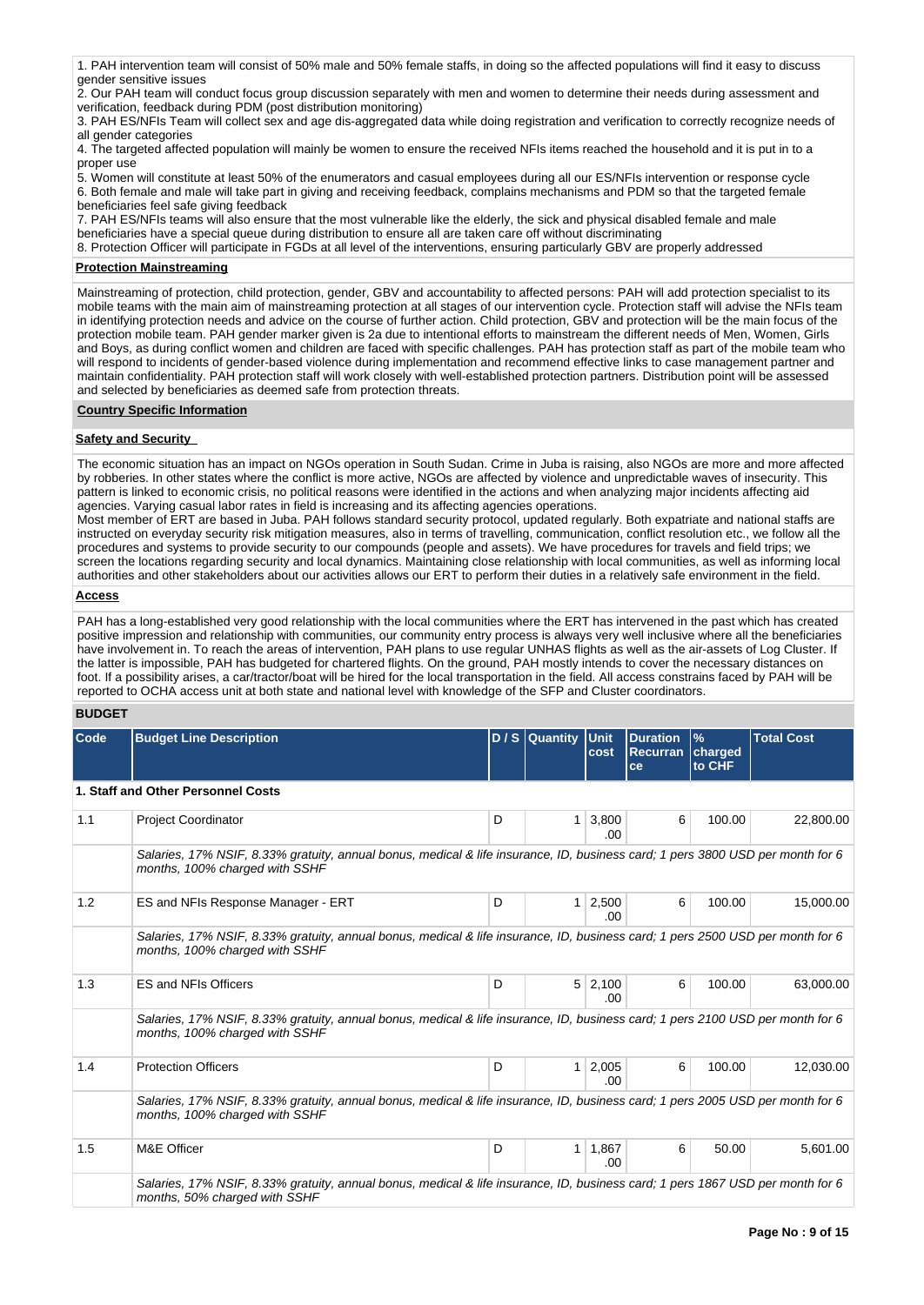| 1.6  | <b>Grant Finance Officer</b>                                                                                                                                    | D | 1 1,867<br>.00        | 6 | 50.00 | 5,601.00 |
|------|-----------------------------------------------------------------------------------------------------------------------------------------------------------------|---|-----------------------|---|-------|----------|
|      | Salaries, 17% NSIF, 8.33% gratuity, annual bonus, medical & life insurance, ID, business card; 1 pers 1867 USD per month for 6<br>months, 50% charged with SSHF |   |                       |   |       |          |
| 1.7  | <b>Head of Mission</b>                                                                                                                                          | S | $1 \mid 7,694$<br>.91 | 6 | 8.00  | 3,693.56 |
|      | Salaries, 17% NSIF, 8.33% gratuity, annual bonus, medical & life insurance, ID, business card; 8% charged with SSHF                                             |   |                       |   |       |          |
| 1.8  | <b>Head of Operations</b>                                                                                                                                       | S | 1 6,865<br>.76        | 6 | 8.00  | 3,295.56 |
|      | Salaries, 17% NSIF, 8.33% gratuity, annual bonus, medical & life insurance, ID, business card; 8% charged with SSHF                                             |   |                       |   |       |          |
| 1.9  | Head of Programme                                                                                                                                               | S | 1 6,036<br>.61        | 6 | 8.00  | 2.897.57 |
|      | Salaries, 17% NSIF, 8.33% gratuity, annual bonus, medical & life insurance, ID, business card; 8% charged with SSHF                                             |   |                       |   |       |          |
| 1.10 | <b>Grants Management Coordinator</b>                                                                                                                            | S | 1 5,313<br>.26        | 6 | 8.00  | 2,550.36 |
|      | Salaries, 17% NSIF, 8.33% gratuity, annual bonus, medical & life insurance, ID, business card; 8% charged with SSHF                                             |   |                       |   |       |          |
| 1.11 | Safety and Risk Coordinator                                                                                                                                     | S | $1 \mid 7,102$<br>.66 | 6 | 8.00  | 3,409.28 |
|      | Salaries, 17% NSIF, 8.33% gratuity, annual bonus, medical & life insurance, ID, business card; 8% charged with SSHF                                             |   |                       |   |       |          |
| 1.12 | Finance-Accounting Coordinator                                                                                                                                  | S | $1 \mid 5,313$<br>.26 | 6 | 8.00  | 2,550.36 |
|      | Salaries, 17% NSIF, 8.33% gratuity, annual bonus, medical & life insurance, ID, business card; 8% charged with SSHF                                             |   |                       |   |       |          |
| 1.13 | <b>Finance Officers</b>                                                                                                                                         | S | 2 2,094<br>.63        | 6 | 8.00  | 2,010.84 |
|      | Salaries, 17% NSIF, 8.33% gratuity, annual bonus, medical & life insurance, ID, business card; 8% charged with SSHF                                             |   |                       |   |       |          |
| 1.14 | <b>M&amp;E Coordinator</b>                                                                                                                                      | S | $1 \mid 3,334$<br>.54 | 6 | 8.00  | 1,600.58 |
|      | Salaries, 17% NSIF, 8.33% gratuity, annual bonus, medical & life insurance, ID, business card; 8% charged with SSHF                                             |   |                       |   |       |          |
| 1.15 | M&E Officers                                                                                                                                                    | S | $3 \mid 2,240$<br>.24 | 6 | 8.00  | 3,225.95 |
|      | Salaries, 17% NSIF, 8.33% gratuity, annual bonus, medical & life insurance, ID, business card; 8% charged with SSHF                                             |   |                       |   |       |          |
| 1.16 | Logistics Coordinator                                                                                                                                           | S | $1 \mid 3.963$<br>.30 | 6 | 8.00  | 1,902.38 |
|      | Salaries, 17% NSIF, 8.33% gratuity, annual bonus, medical & life insurance, ID, business card; 8% charged with SSHF                                             |   |                       |   |       |          |
| 1.17 | Logistics Officer                                                                                                                                               | S | 3 2,479<br>.02        | 6 | 8.00  | 3,569.79 |
|      | Salaries, 17% NSIF, 8.33% gratuity, annual bonus, medical & life insurance, ID, business card; 8% charged with SSHF                                             |   |                       |   |       |          |
| 1.18 | <b>Logistics Assistant</b>                                                                                                                                      | S | $1 \mid 1,852$<br>.67 | 6 | 8.00  | 889.28   |
|      | Salaries, 17% NSIF, 8.33% gratuity, annual bonus, medical & life insurance, ID, business card; 8% charged with SSHF                                             |   |                       |   |       |          |
| 1.19 | Administrative Coordinator                                                                                                                                      | S | $1 \mid 2,507$<br>.37 | 6 | 8.00  | 1,203.54 |
|      | Salaries, 17% NSIF, 8.33% gratuity, annual bonus, medical & life insurance, ID, business card; 8% charged with SSHF                                             |   |                       |   |       |          |
| 1.20 | HR Coordinator                                                                                                                                                  | S | $1 \mid 3,770$<br>.04 | 6 | 8.00  | 1,809.62 |
|      | Salaries, 17% NSIF, 8.33% gratuity, annual bonus, medical & life insurance, ID, business card; 8% charged with SSHF                                             |   |                       |   |       |          |
| 1.21 | <b>HR Officer</b>                                                                                                                                               | S | 1   1,901<br>.81      | 6 | 8.00  | 912.87   |
|      | Salaries, 17% NSIF, 8.33% gratuity, annual bonus, medical & life insurance, ID, business card; 8% charged with SSHF                                             |   |                       |   |       |          |
| 1.22 | <b>Information Assistant</b>                                                                                                                                    | S | 1   1,901<br>.81      | 6 | 8.00  | 912.87   |
|      | Salaries, 17% NSIF, 8.33% gratuity, annual bonus, medical & life insurance, ID, business card; 8% charged with SSHF                                             |   |                       |   |       |          |
| 1.23 | Base Manager Bor/ Guards in Bor (4 people)                                                                                                                      | s | $5 \mid 1,035$<br>.30 | 6 | 8.00  | 2,484.72 |
|      | Salaries, 17% NSIF, 8.33% gratuity, annual bonus, medical & life insurance, ID, business card; 8% charged with SSHF                                             |   |                       |   |       |          |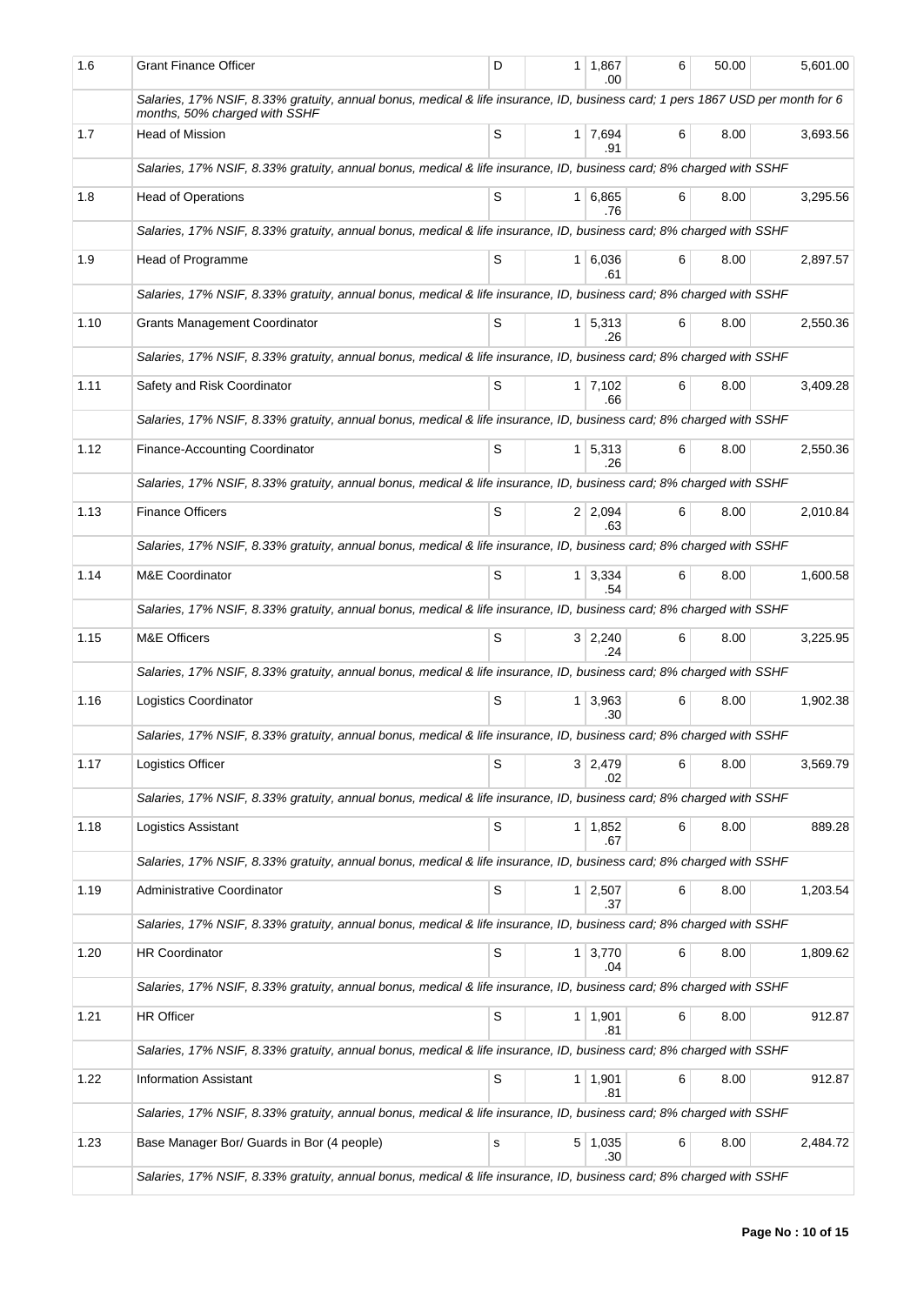| 1.24         | Cleaner (Juba, Bor - 4 people)                                                                                                                                                                                                                                                                                                                                                                                                                                                                                                                                                                                                                                        | s | $\overline{4}$ | 694.5<br>я             | 6            | 8.00   | 1,333.61   |  |  |  |
|--------------|-----------------------------------------------------------------------------------------------------------------------------------------------------------------------------------------------------------------------------------------------------------------------------------------------------------------------------------------------------------------------------------------------------------------------------------------------------------------------------------------------------------------------------------------------------------------------------------------------------------------------------------------------------------------------|---|----------------|------------------------|--------------|--------|------------|--|--|--|
|              | Salaries, 17% NSIF, 8.33% gratuity, annual bonus, medical & life insurance, ID, business card; 8% charged with SSHF                                                                                                                                                                                                                                                                                                                                                                                                                                                                                                                                                   |   |                |                        |              |        |            |  |  |  |
| 1.25         | Driver (Bor, Juba - 6 people)                                                                                                                                                                                                                                                                                                                                                                                                                                                                                                                                                                                                                                         | S |                | 6 746.7<br>2           | 6            | 8.00   | 2,150.55   |  |  |  |
|              | Salaries, 17% NSIF, 8.33% gratuity, annual bonus, medical & life insurance, ID, business card; 8% charged with SSHF                                                                                                                                                                                                                                                                                                                                                                                                                                                                                                                                                   |   |                |                        |              |        |            |  |  |  |
|              | <b>Section Total</b>                                                                                                                                                                                                                                                                                                                                                                                                                                                                                                                                                                                                                                                  |   |                |                        |              |        | 166,435.29 |  |  |  |
|              | 2. Supplies, Commodities, Materials                                                                                                                                                                                                                                                                                                                                                                                                                                                                                                                                                                                                                                   |   |                |                        |              |        |            |  |  |  |
| 2.1          | Casual labour in the field (Skilled and Unskilled)                                                                                                                                                                                                                                                                                                                                                                                                                                                                                                                                                                                                                    | 6 | 100.00         | 2,100.00               |              |        |            |  |  |  |
|              | "Causal labor rates are rising and varies from each field locations, ICWG casual labor rates are calculated according to the skills<br>level need used during Assessment, verification/registration, distribution and PDM; (3 USD for Unskilled, 4 USD for Semiskilled<br>and 5 USD for Skilled labour - per person per day)<br>Enumerators, Community mobilizer, crowd controllers, Splitters, Water Carriers, Guards, Translators, Total = 350 USD per<br>Intervention<br>Note: payments will be made either in SSP or USD and official exchange rate will be used. "                                                                                               |   |                |                        |              |        |            |  |  |  |
| 2.2          | Field office casual labour                                                                                                                                                                                                                                                                                                                                                                                                                                                                                                                                                                                                                                            | D | 1 <sup>1</sup> | 305.0<br>0             | 6            | 100.00 | 1,830.00   |  |  |  |
|              | The cost includes cleaners, guards, water fetchers, cooks and any other casual labour connected to deployment of ERT in the<br>field and provision of temporary accommodation for staff. The staff will stay in the field to facilitate receiving of the items<br>propositioned and the distribution itself. Calculated at approximately 15 days. The daily rate for casual staff has been calculated<br>at 3 USD person per day. The number of staff is counted as 9 ppl (2 cleaners, 2 water fetchers, 2 cook, and 3 guards). That is:<br>9ppl, 305 USD per intervention. Note: payments will be made either in SSP or USD and official exchange rate will be used. |   |                |                        |              |        |            |  |  |  |
| 2.3          | Assessment and distribution materials                                                                                                                                                                                                                                                                                                                                                                                                                                                                                                                                                                                                                                 | D |                | $1 \mid 3,500$<br>.00  | 1            | 100.00 | 3,500.00   |  |  |  |
|              | Materials to be used during assessment, verification/registration, distribution and PDM. Field materials such as papers for<br>priniting data collection forms, distribution lists and tokens, demarcation ropes, warning tapes for crowd control, mega phones<br>and batteries, sanitary materials for ERT staffs in the field, marker pens, notebooks, writing pads, stamp pads and ink, field<br>materials storage trunk, bottled water etc. A lumpsum of 3500 USD is estimated for this cost.                                                                                                                                                                     |   |                |                        |              |        |            |  |  |  |
| 2.4          | Loading/ offloading/ transport of supplies                                                                                                                                                                                                                                                                                                                                                                                                                                                                                                                                                                                                                            | D | $\mathbf{1}$   | 400.0<br>0             | 6            | 100.00 | 2,400.00   |  |  |  |
|              | The cost includes offloading items prepositioned for distributions by Logs Cluster. Every rotation needs to be offloaded on the<br>site, the prices have been increasing, however, according to estimated prices by Clusters it comes up to 400 USD per intervention                                                                                                                                                                                                                                                                                                                                                                                                  |   |                |                        |              |        |            |  |  |  |
| 2.5          | Visibility and IEC materials                                                                                                                                                                                                                                                                                                                                                                                                                                                                                                                                                                                                                                          | D |                | $1 \mid 2,500$<br>.00. | $\mathbf{1}$ | 100.00 | 2,500.00   |  |  |  |
|              | Communication banner for demonstration on proper use of use of mosquito nets, correct use of plastic sheet during erection of<br>plastic sheet to encourage sustainable use of NFIs, banner showing household entitlement of NFIs during distributions to be<br>handed as our focus on accountability to affected populations, banner, T-shirts for ERT, raincoats, caps, huts, branded<br>Notebooks, stickers, flag, Reflector Jackets for casual field support staffs all with SSHF logo and PAH, Approximate cost is 2500<br>USD.                                                                                                                                  |   |                |                        |              |        |            |  |  |  |
| 2.6          | M&E activities                                                                                                                                                                                                                                                                                                                                                                                                                                                                                                                                                                                                                                                        | D | 1              | 2,000<br>.00           | $\mathbf{1}$ | 100.00 | 2,000.00   |  |  |  |
|              | enumerators, allowances, training, per intervention, other                                                                                                                                                                                                                                                                                                                                                                                                                                                                                                                                                                                                            |   |                |                        |              |        |            |  |  |  |
|              | <b>Section Total</b>                                                                                                                                                                                                                                                                                                                                                                                                                                                                                                                                                                                                                                                  |   |                |                        |              |        | 14,330.00  |  |  |  |
| 3. Equipment |                                                                                                                                                                                                                                                                                                                                                                                                                                                                                                                                                                                                                                                                       |   |                |                        |              |        |            |  |  |  |
| 3.1          | Solar charging and lighting device                                                                                                                                                                                                                                                                                                                                                                                                                                                                                                                                                                                                                                    | D |                | 2 400.0                | $\mathbf{1}$ | 100.00 | 800.00     |  |  |  |
|              | The devices will be used by Project and M &E staffs in the field location for lighting and charging communication devices                                                                                                                                                                                                                                                                                                                                                                                                                                                                                                                                             |   |                |                        |              |        |            |  |  |  |
| 3.2          | Equipments for ERT (Camping, field bags, safety items, other,<br>etc.)                                                                                                                                                                                                                                                                                                                                                                                                                                                                                                                                                                                                | D |                | 8 550.0<br>0           | $\mathbf{1}$ | 100.00 | 4,400.00   |  |  |  |
|              | Equipment used by ERT, not to be left in the field such field bags, camping equipments; tents, mattresses, water bottles, safety<br>items, others                                                                                                                                                                                                                                                                                                                                                                                                                                                                                                                     |   |                |                        |              |        |            |  |  |  |
| 3.3          | Satphone (Thuraya)                                                                                                                                                                                                                                                                                                                                                                                                                                                                                                                                                                                                                                                    | D |                | $2 \mid 1,000$<br>.00  | 1            | 100.00 | 2,000.00   |  |  |  |
|              | 2 satphones (thuraya) to be used by the project staffs in deep field locations                                                                                                                                                                                                                                                                                                                                                                                                                                                                                                                                                                                        |   |                |                        |              |        |            |  |  |  |
| 3.4          | Satphone and mobile communication (project staff)                                                                                                                                                                                                                                                                                                                                                                                                                                                                                                                                                                                                                     | D | $\mathbf{1}$   | 300.0<br>0             | 6            | 100.00 | 1,800.00   |  |  |  |
|              | Thuraya recharge, monthly mobile airtime for project staff in the field and office                                                                                                                                                                                                                                                                                                                                                                                                                                                                                                                                                                                    |   |                |                        |              |        |            |  |  |  |
| 3.5          | Software Licensse                                                                                                                                                                                                                                                                                                                                                                                                                                                                                                                                                                                                                                                     | D | 1              | 140.0<br>0             | 6            | 8.00   | 67.20      |  |  |  |
|              | The software license for M&E staff                                                                                                                                                                                                                                                                                                                                                                                                                                                                                                                                                                                                                                    |   |                |                        |              |        |            |  |  |  |
|              | <b>Section Total</b>                                                                                                                                                                                                                                                                                                                                                                                                                                                                                                                                                                                                                                                  |   |                |                        |              |        | 9,067.20   |  |  |  |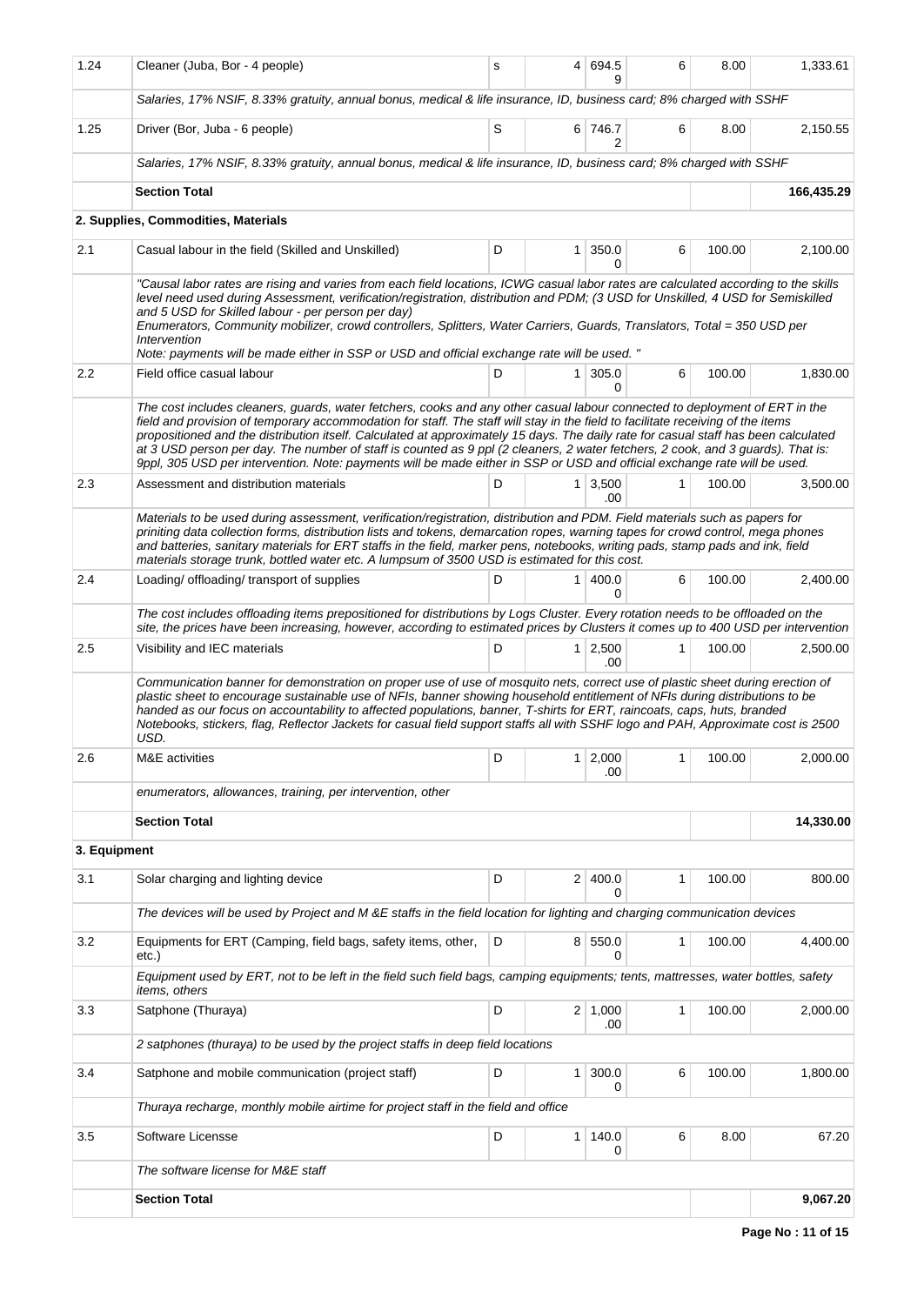|           | 4. Contractual Services                                                                                                                                                                                                                                                                                                                                                                                                                                                                               |             |                |                       |              |        |           |
|-----------|-------------------------------------------------------------------------------------------------------------------------------------------------------------------------------------------------------------------------------------------------------------------------------------------------------------------------------------------------------------------------------------------------------------------------------------------------------------------------------------------------------|-------------|----------------|-----------------------|--------------|--------|-----------|
| 4.1       | Trainings for Project and Support Staffs                                                                                                                                                                                                                                                                                                                                                                                                                                                              | D           |                | $3 \mid 1,200$<br>.00 | 1            | 100.00 | 3,600.00  |
|           | Project staffs to be trained on monitoring, evaluation and learning; cash programming, shelter technical training, mainstreaming<br>of cross cutting issues i.e. protection, gender, GBV, Environment, Accountability to Affected Populations, Project Cycle<br>Management; Grants management and Management training for 1 senior project staff; Capacity building training for 10 support<br>staff for e.g. first aid training, security and safety, national labor law training, computer training |             |                |                       |              |        |           |
|           | <b>Section Total</b>                                                                                                                                                                                                                                                                                                                                                                                                                                                                                  |             |                |                       |              |        | 3,600.00  |
| 5. Travel |                                                                                                                                                                                                                                                                                                                                                                                                                                                                                                       |             |                |                       |              |        |           |
| 5.1       | Transport expenses for project staff and support staff to                                                                                                                                                                                                                                                                                                                                                                                                                                             | D           |                | $1 \mid 16,20$        | 1            | 100.00 | 16,200.00 |
|           | intervention locations (people + materials)                                                                                                                                                                                                                                                                                                                                                                                                                                                           |             |                | 0.00                  |              |        |           |
|           | Project staff flying to the location two ways during assessment, registration/verification and distribution, counting that either<br>assessment and registration are done together or that registration and distribution are done together in more remote - heli<br>locations, 6 interventions with 2700 USD transport cost per 1 intervention.                                                                                                                                                       |             |                |                       |              |        |           |
| 5.2       | Accomodation in the field for project implementing staff                                                                                                                                                                                                                                                                                                                                                                                                                                              | D           |                | $1 \mid 2,550$<br>.00 | $\mathbf{1}$ | 100.00 | 2,550.00  |
|           | In most locations there is no cost of staff staying in the filed, however the total of 2550 USD has been budgeted for locations<br>where staff will need to stay in Humanitarian Hub or contribute to maintenance of the compounds of other NGOs who will<br>accommodate PAH staff or staff staying in a paid facility                                                                                                                                                                                |             |                |                       |              |        |           |
| 5.3       | Transport rental in the field                                                                                                                                                                                                                                                                                                                                                                                                                                                                         | D           |                | 1 1,200<br>.00        | 6            | 100.00 | 7,200.00  |
|           | Transport costs related to travel in the field during needs assessment, registration/verification, distribution and PDM, and is<br>calculated per intervention, at approximately 1200 USD for expenditures like car, truck or boat rental and transportation of cargo<br>in the field                                                                                                                                                                                                                 |             |                |                       |              |        |           |
| 5.4       | Transport expenses for international staff                                                                                                                                                                                                                                                                                                                                                                                                                                                            | S           | 1 <sup>1</sup> | 2,400<br>.00          | 6            | 8.00   | 1,152.00  |
|           | return tickets, visa, hotel, taxi - for international staff R&R outside South Sudan                                                                                                                                                                                                                                                                                                                                                                                                                   |             |                |                       |              |        |           |
| 5.5       | Transport rental (Juba level)                                                                                                                                                                                                                                                                                                                                                                                                                                                                         | S           | 1              | 500.0<br>0            | 6            | 8.00   | 240.00    |
|           | Transport costs of office in Juba                                                                                                                                                                                                                                                                                                                                                                                                                                                                     |             |                |                       |              |        |           |
|           | <b>Section Total</b>                                                                                                                                                                                                                                                                                                                                                                                                                                                                                  |             |                |                       |              |        | 27,342.00 |
|           | 6. Transfers and Grants to Counterparts                                                                                                                                                                                                                                                                                                                                                                                                                                                               |             |                |                       |              |        |           |
| <b>NA</b> | <b>NA</b>                                                                                                                                                                                                                                                                                                                                                                                                                                                                                             | NA          | 0              | 0.00                  | 0            | 0      | 0.00      |
|           | ΝA                                                                                                                                                                                                                                                                                                                                                                                                                                                                                                    |             |                |                       |              |        |           |
|           | <b>Section Total</b>                                                                                                                                                                                                                                                                                                                                                                                                                                                                                  |             |                |                       |              |        | 0.00      |
|           | 7. General Operating and Other Direct Costs                                                                                                                                                                                                                                                                                                                                                                                                                                                           |             |                |                       |              |        |           |
| 7.1       | Satphone and mobile communication                                                                                                                                                                                                                                                                                                                                                                                                                                                                     | S           | $\mathbf{1}$   | 350.0                 | 6            | 8.00   | 168.00    |
|           |                                                                                                                                                                                                                                                                                                                                                                                                                                                                                                       |             |                | 0                     |              |        |           |
|           | Airtime for support staff                                                                                                                                                                                                                                                                                                                                                                                                                                                                             |             |                |                       |              |        |           |
| 7.2       | Office supplies                                                                                                                                                                                                                                                                                                                                                                                                                                                                                       | S           |                | $1 \mid 1,300$<br>.00 | 6            | 8.00   | 624.00    |
|           | Stationery, IT repairs                                                                                                                                                                                                                                                                                                                                                                                                                                                                                |             |                |                       |              |        |           |
| 7.3       | Internet fees (Bor, Juba)                                                                                                                                                                                                                                                                                                                                                                                                                                                                             | S           | $\mathbf{1}$   | 5,115<br>.00          | 6            | 8.00   | 2,455.20  |
|           | Internet fees in Bor and Juba                                                                                                                                                                                                                                                                                                                                                                                                                                                                         |             |                |                       |              |        |           |
| 7.4       | Compound maintenance (Juba, Bor)                                                                                                                                                                                                                                                                                                                                                                                                                                                                      | S           | 1              | 2,400<br>.00          | 6            | 8.00   | 1,152.00  |
|           | Water for office use, cleaning materials, compound improvement in Juba and Bor                                                                                                                                                                                                                                                                                                                                                                                                                        |             |                |                       |              |        |           |
| 7.5       | Security services                                                                                                                                                                                                                                                                                                                                                                                                                                                                                     | S           | 1              | 3,500<br>.00          | 6            | 8.00   | 1,680.00  |
|           | 24h security guards services in Juba and Bor                                                                                                                                                                                                                                                                                                                                                                                                                                                          |             |                |                       |              |        |           |
| 7.6       | Compound rental in Juba                                                                                                                                                                                                                                                                                                                                                                                                                                                                               | $\mathbb S$ | 1              | 23,25<br>0.00         | 6            | 8.00   | 11,160.00 |
|           | 8 months of compund rent, 10% charged with CHF                                                                                                                                                                                                                                                                                                                                                                                                                                                        |             |                |                       |              |        |           |
| 7.7       | Warehouse rental in Juba                                                                                                                                                                                                                                                                                                                                                                                                                                                                              | S           | $\mathbf{1}$   | 2,000<br>.00          | 6            | 8.00   | 960.00    |
|           |                                                                                                                                                                                                                                                                                                                                                                                                                                                                                                       |             |                |                       |              |        |           |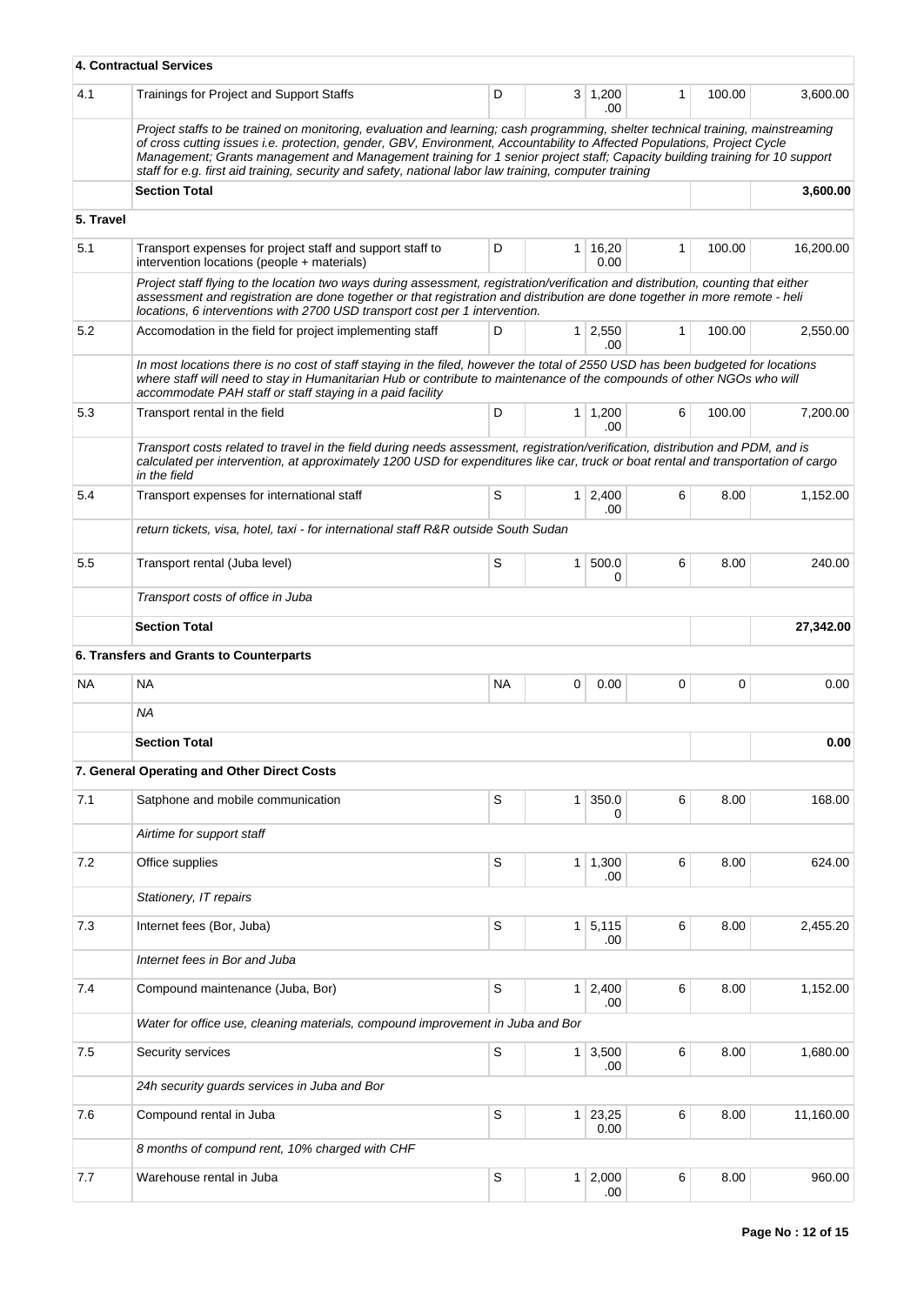|                   | 1 warehouse in Juba                                                                |             |                |                       |   |      |            |
|-------------------|------------------------------------------------------------------------------------|-------------|----------------|-----------------------|---|------|------------|
| 7.8               | Freight fees (documents)                                                           | $\mathbb S$ | 1              | 300.0<br>$\Omega$     | 6 | 8.00 | 144.00     |
|                   | Documents transfer from Juba to HQ                                                 |             |                |                       |   |      |            |
| 7.9               | <b>Bank</b> fees                                                                   | $\mathbb S$ |                | 1   800.0<br>$\Omega$ | 6 | 8.00 | 384.00     |
|                   | Fees for money transfer                                                            |             |                |                       |   |      |            |
| 7.10              | Registration fees (mission)                                                        | $\mathsf S$ | 1 <sup>1</sup> | 300.0<br>0            | 6 | 8.00 | 144.00     |
|                   | Mission registration certificate, tax clearance certificate, CID certificate, etc. |             |                |                       |   |      |            |
| 7.11              | Lawyer services                                                                    | S           | 1 <sup>1</sup> | 560.0<br>$\Omega$     | 6 | 8.00 | 268.80     |
|                   | Lawyer retainer fees                                                               |             |                |                       |   |      |            |
| 7.12              | Car maintenance                                                                    | $\mathsf S$ |                | 1 5,000<br>.00        | 6 | 8.00 | 2,400.00   |
|                   | Spare parts, repairs, car wash                                                     |             |                |                       |   |      |            |
| 7.13              | Fuel (office use)                                                                  | $\mathbb S$ | 1              | 500.0<br>0            | 6 | 8.00 | 240.00     |
|                   | Fuel for vehicles and generator                                                    |             |                |                       |   |      |            |
| 7.14              | Insurance, license and registration of vehicles                                    | $\mathbb S$ |                | 1   875.0<br>$\Omega$ | 6 | 8.00 | 420.00     |
|                   | Insurance, registration and licenses for vehicles                                  |             |                |                       |   |      |            |
|                   | <b>Section Total</b>                                                               |             |                |                       |   |      | 22,200.00  |
| <b>SubTotal</b>   |                                                                                    | 242,974.49  |                |                       |   |      |            |
| Direct            |                                                                                    | 176,979.20  |                |                       |   |      |            |
| Support           |                                                                                    | 65,995.29   |                |                       |   |      |            |
| <b>PSC Cost</b>   |                                                                                    |             |                |                       |   |      |            |
|                   | <b>PSC Cost Percent</b>                                                            |             |                |                       |   |      | 7.00       |
| <b>PSC Amount</b> |                                                                                    |             |                |                       |   |      | 17,008.21  |
| <b>Total Cost</b> |                                                                                    |             |                |                       |   |      | 259,982.70 |

# **Project Locations**

| <b>Location</b>   | <b>Estimated</b><br>percentage<br>of budget<br>for each<br><b>location</b> |            | <b>Estimated number of beneficiaries</b> | for each location |              |              | <b>Activity Name</b>                                                                                                                                                                                                                                                                                                                                                                                                                                                                                                                                                                                                                                                                                                                                                                                                                                                                                                         |
|-------------------|----------------------------------------------------------------------------|------------|------------------------------------------|-------------------|--------------|--------------|------------------------------------------------------------------------------------------------------------------------------------------------------------------------------------------------------------------------------------------------------------------------------------------------------------------------------------------------------------------------------------------------------------------------------------------------------------------------------------------------------------------------------------------------------------------------------------------------------------------------------------------------------------------------------------------------------------------------------------------------------------------------------------------------------------------------------------------------------------------------------------------------------------------------------|
|                   |                                                                            | <b>Men</b> | Women                                    |                   | Boys   Girls | <b>Total</b> |                                                                                                                                                                                                                                                                                                                                                                                                                                                                                                                                                                                                                                                                                                                                                                                                                                                                                                                              |
| Eastern Equatoria | 15                                                                         | 450        | 510                                      |                   | 960 1,080    |              | 3,000 Activity 1.1.1: Conducting in-depth needs<br>assessments with focus on protection<br>Activity 1.1.2: Conducting verification and<br>registration of beneficiaries with support of<br>protection team<br>Activity 1.1.3: Preparing for distribution through<br>submitting the core pipeline request and pre-<br>positioning of the items to intervention location<br>Activity 1.1.4: Conducting distribution of the NFIs<br>and shelter materials with support of protection<br>team<br>Activity 1.1.5: Conducting demonstrations on<br>proper use of NFIs at distribution points<br>Activity 1.1.6: Protection field analysis and<br>referral<br>Protection team will be present at all level of the<br>project implementation to ensure proper<br>protection ma<br>Activity 1.1.7: Conducting rapid monitoring during<br>interventions and Post Distribution Monitoring 30<br>days after distribution when applicable |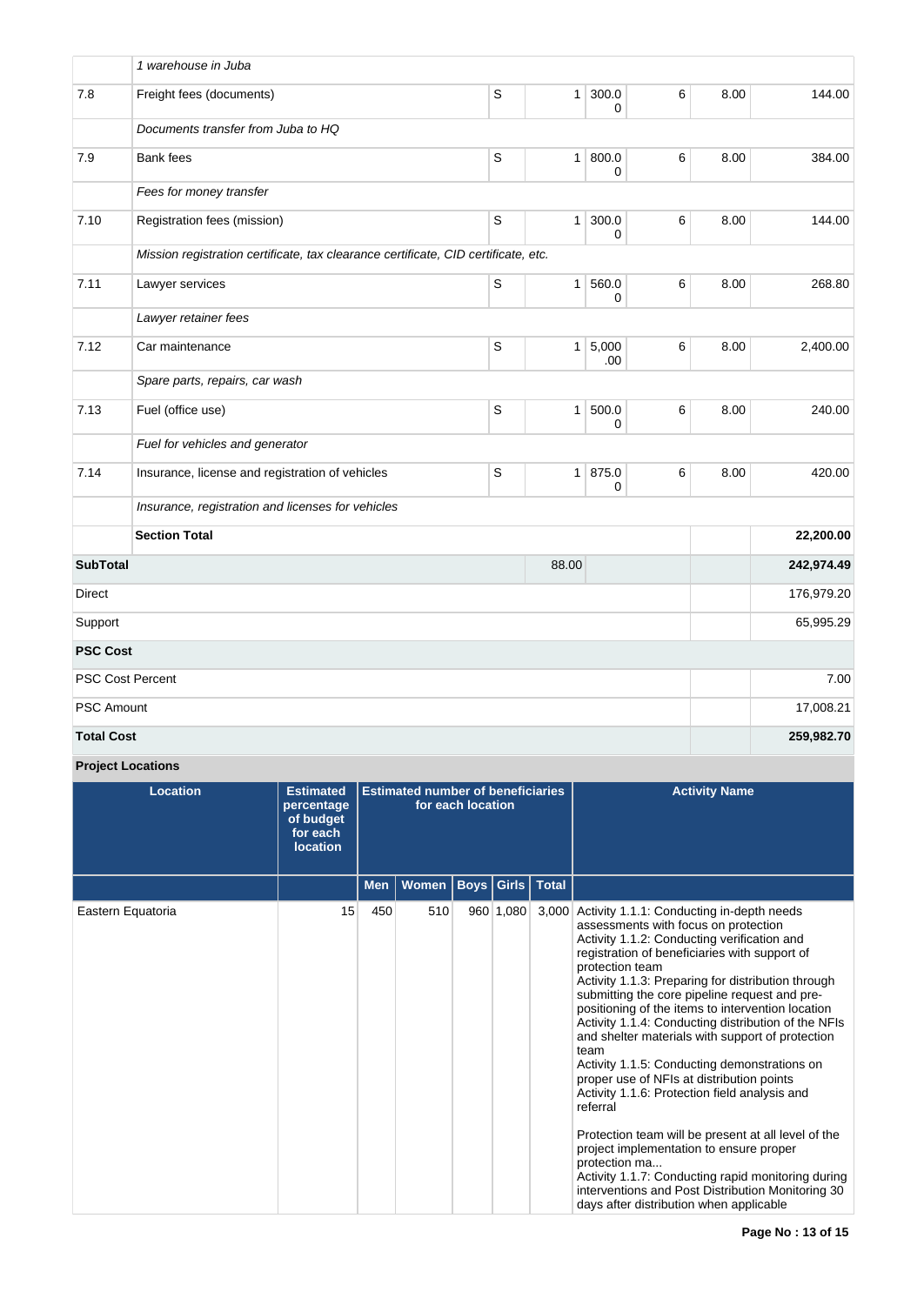| Jonglei           |    | 40 1,200 |     |     |     | 1,360 2,560 2,880 8,000 Activity 1.1.1: Conducting in-depth needs<br>assessments with focus on protection<br>Activity 1.1.2: Conducting verification and<br>registration of beneficiaries with support of<br>protection team<br>Activity 1.1.3: Preparing for distribution through<br>submitting the core pipeline request and pre-<br>positioning of the items to intervention location<br>Activity 1.1.4: Conducting distribution of the NFIs<br>and shelter materials with support of protection<br>team<br>Activity 1.1.5: Conducting demonstrations on<br>proper use of NFIs at distribution points<br>Activity 1.1.6: Protection field analysis and<br>referral<br>Protection team will be present at all level of the<br>project implementation to ensure proper<br>protection ma<br>Activity 1.1.7: Conducting rapid monitoring during<br>interventions and Post Distribution Monitoring 30<br>days after distribution when applicable |
|-------------------|----|----------|-----|-----|-----|------------------------------------------------------------------------------------------------------------------------------------------------------------------------------------------------------------------------------------------------------------------------------------------------------------------------------------------------------------------------------------------------------------------------------------------------------------------------------------------------------------------------------------------------------------------------------------------------------------------------------------------------------------------------------------------------------------------------------------------------------------------------------------------------------------------------------------------------------------------------------------------------------------------------------------------------|
| Unity             | 10 | 300      | 340 | 640 | 720 | 2,000 Activity 1.1.1: Conducting in-depth needs<br>assessments with focus on protection<br>Activity 1.1.2: Conducting verification and<br>registration of beneficiaries with support of<br>protection team<br>Activity 1.1.3: Preparing for distribution through<br>submitting the core pipeline request and pre-<br>positioning of the items to intervention location<br>Activity 1.1.4: Conducting distribution of the NFIs<br>and shelter materials with support of protection<br>team<br>Activity 1.1.5: Conducting demonstrations on<br>proper use of NFIs at distribution points<br>Activity 1.1.6: Protection field analysis and<br>referral<br>Protection team will be present at all level of the<br>project implementation to ensure proper<br>protection ma<br>Activity 1.1.7: Conducting rapid monitoring during<br>interventions and Post Distribution Monitoring 30<br>days after distribution when applicable                   |
| Western Equatoria | 10 | 300      | 340 | 640 | 720 | 2,000 Activity 1.1.1: Conducting in-depth needs<br>assessments with focus on protection<br>Activity 1.1.2: Conducting verification and<br>registration of beneficiaries with support of<br>protection team<br>Activity 1.1.3: Preparing for distribution through<br>submitting the core pipeline request and pre-<br>positioning of the items to intervention location<br>Activity 1.1.4: Conducting distribution of the NFIs<br>and shelter materials with support of protection<br>team<br>Activity 1.1.5: Conducting demonstrations on<br>proper use of NFIs at distribution points<br>Activity 1.1.6: Protection field analysis and<br>referral<br>Protection team will be present at all level of the<br>project implementation to ensure proper<br>protection ma<br>Activity 1.1.7: Conducting rapid monitoring during<br>interventions and Post Distribution Monitoring 30<br>days after distribution when applicable                   |